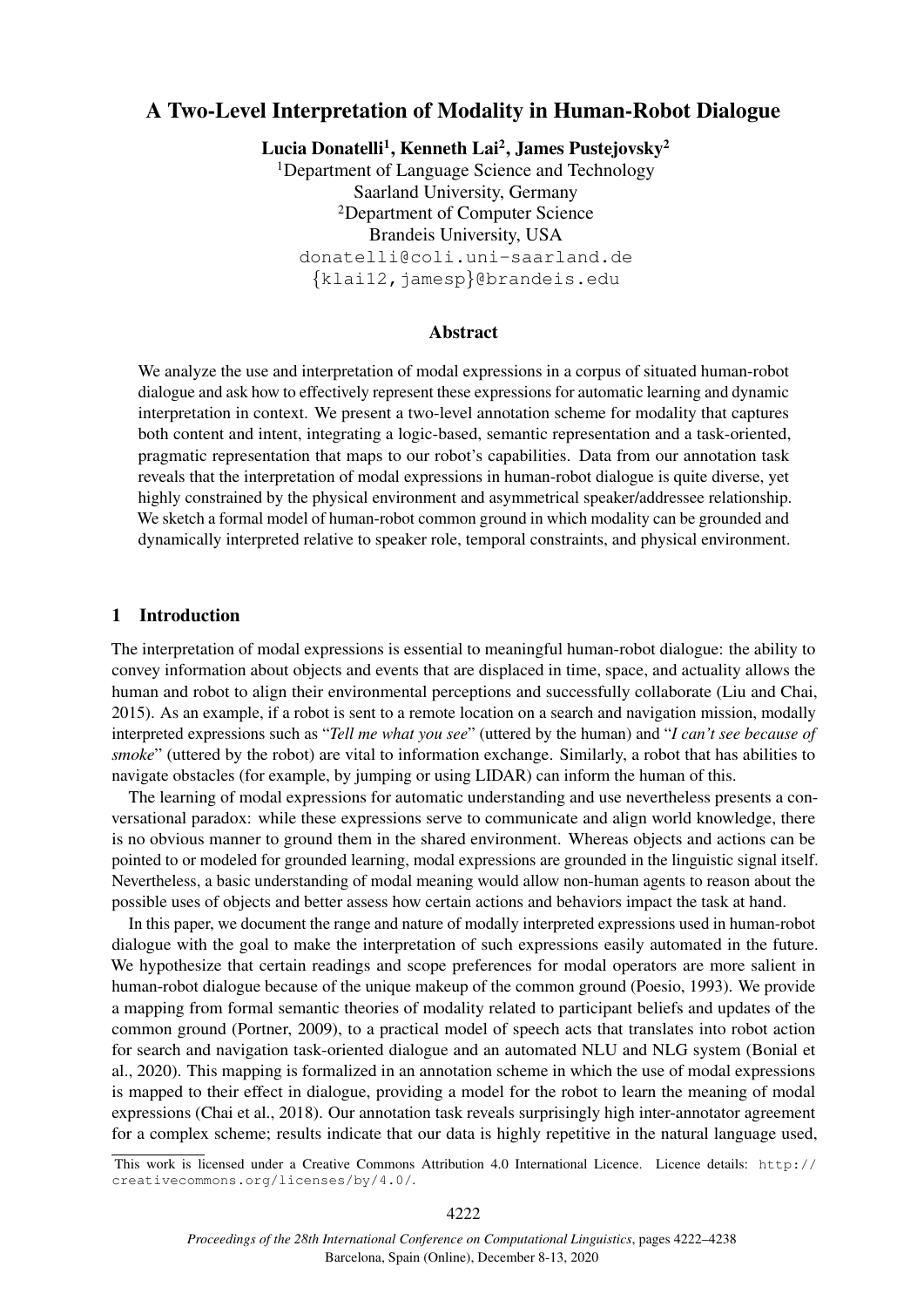and yet the interpretation of modal expressions is quite diverse and worth investigating further to foster effective human-robot communication in situated, task-oriented settings.

The paper is structured as follows. In Section 2 we motivate our annotation of modality and introduce the SCOUT corpus; we then situate formal semantic theories of modality in the context of human-robot dialogue. We describe our annotation scheme in Section 3, which covers both the type of modality used in an expression, and the speech act the expression conveys. We describe our results in Section 4, discussing implications for modal interpretation in human-robot dialogue and some linguistic issues that arose during the annotation process. In Section 5 we consider the implications of our results for a theory of modality and common ground in human-robot dialogue, before concluding in Section 6.

### 2 Background and Related Work

### 2.1 Annotating Modality

Though there is little previous work on annotating modality in dialogue, several annotation schemes exist for annotating modality in text. These annotation schemes often address modality and negation together as extra-propositional aspects of meaning, focusing on the tasks of detecting key linguistic markers and mapping their scope (Saurı et al., 2006; Morante and Daelemans, 2012). These tasks can then be leveraged to identify and analyze related concepts such as subjectivity, hedging, evidentiality, uncertainty, committed belief, and factuality (Morante and Sporleder, 2012). Automatic tagging of modality and negation and detection of related concepts has received little, though promising, attention (Baker et al., 2012; Prabhakaran et al., 2012; Marasovic and Frank, 2016). The detection of the related concept of ´ hedging (and its scope) was the focus of the CoNLL 2010 Shared Task (Farkas et al., 2010).

In the context of human-robot dialogue, modality and related concepts provide the basis for assessing speaker beliefs, commitments, and attitudes, thereby fostering understanding and coherent interaction. For example, the manner in which a speaker employs modal information can be used to assess trustworthiness (Su et al., 2010); this is important both for the human to trust the robot and work collaboratively, and for the robot to assess whether or not it should accept human instruction. Additionally, modal information allows both dialogue participants to assess the factuality of events and propositions (Saurí and Pustejovsky, 2009; Prabhakaran et al., 2015). Notably this is a complex process that requires the understanding of both fine-grained lexical semantics (e.g. a question to the robot, *"Can you prevent fire?"*) and the interaction of scopal operators (e.g. a robot assertion, *"I probably cannot fit there."*). Our work is one step towards aligning participant perceptions of respective environments and both discourse and real-world events.

### 2.2 Human-Robot Dialogue

The data we annotate comes from the Situated Corpus of Understanding Transactions (SCOUT), a collection of dialogues from the robot navigation domain.<sup>1</sup> SCOUT was created to explore the natural diversity of communication strategies in situated human-robot dialogue (Marge et al., 2016; Marge et al., 2017). Data collection efforts leveraged "Wizard-of-Oz" experiment design (Riek, 2012), in which participants directed what they believed to be an autonomous robot to complete search and navigation tasks. The domain testbed for this data was collaborative exploration in a low-bandwidth environment, mimicking the conditions of a reconnaissance or search-and-navigation operation. For data collection, two "wizard" experimenters controlled the robot's dialogue processing and robot navigation capabilities behind the scenes. This design permitted participants to instruct the robot without imposing artificial restrictions on the language used. As more data was collected, increasing levels of automated dialogue processing were introduced (Lukin et al., 2018a). We discuss the impact of further design details in Sections 4 and 5.

Table 1 shows an example SCOUT interaction. The dialogues are divided into two conversational floors, each involving two interlocutors: the left conversational floor consists of dialogue between the participant and the dialogue manager (DM), and the right consists of dialogue between the DM and the robot navigator (RN). The participant and RN never speak directly to or hear each other; instead, the DM acts as an intermediary passing communication between the participant and the RN. Of interest to our work, the left conversational floor (that which mimics our desired human-robot communication) is

<sup>&</sup>lt;sup>1</sup>The SCOUT dataset and accompanying annotations presented here are available upon request.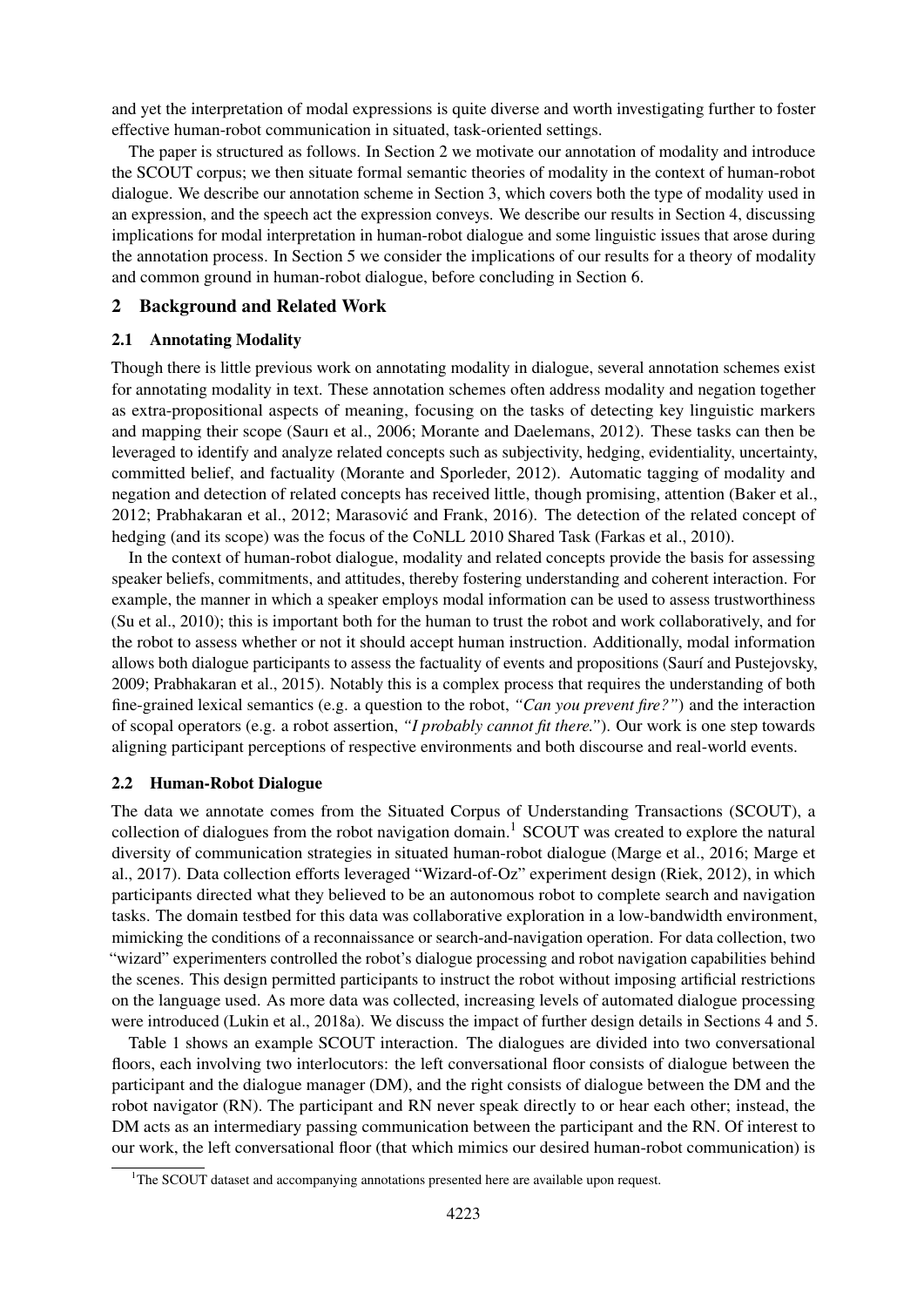|   | Left Conversational Floor |                                               | <b>Right Conversational Floor</b> |           |
|---|---------------------------|-----------------------------------------------|-----------------------------------|-----------|
| # | Participant               | $DM \rightarrow Participant$                  | $DM \rightarrow RN$               | <b>RN</b> |
|   | move forward five feet    |                                               |                                   |           |
|   |                           | I'm not sure if I can move forward five feet. |                                   |           |
|   |                           | I'll move as far forward as I can, ok?        |                                   |           |
|   | okay                      |                                               |                                   |           |
|   |                           | executing                                     |                                   |           |
| 6 |                           |                                               | Move forward as far as you can,   |           |
|   |                           |                                               | up to 5 feet                      |           |
|   |                           |                                               |                                   | done      |
|   |                           | done                                          |                                   |           |

Table 1: Navigation instruction initiated by the participant (#1), its clarification (#2-4), subsequent translation to a simplified form (Dialogue Manager (DM) to Robot Navigator (RN), #6), and acknowledgement of instructions (#5, 8) and execution by the RN (#7).

comprised of several potential modal expressions: "*move*" as an imperative; "*not sure"* as a negated epistemic; and "*can*" expressing a circumstantial ability.

All SCOUT speech data (collected from the participant and RN) are transcribed and time-aligned with text messages produced by the DM. SCOUT also includes annotations of *dialogue structure* (Traum et al., 2018) that allow for the characterization of distinct information states by way of sets of participants, participant roles, turn-taking and floor-holding, and other factors (Traum and Larsson, 2003). In total, SCOUT contains over 80 hours of human-robot dialogue from 83 participants.

#### 2.3 Modal Expressions in Dialogue

As we are interested in modal meaning in context, we take a broad approach to the modal expressions we investigate, including modal verbs, attitude verbs, and imperatives. Most theories of modality in natural language take Kratzer (1981) as a starting point. Modal statements are interpreted relative to some *modal force*, e.g., necessity or various grades of possibility, and *conversational backgrounds*, e.g., realistic or normative. The traditional approach to attitude verbs treats them similarly to modals in a possible-worlds semantics (Hintikka, 1969): the verb specifies the set of accessible worlds (e.g., *believe* quantifies over worlds compatible with the beliefs of the attitude holder); quantification is taken to be universal.

As for imperatives, following Kaufmann (2019), imperatives should be treated similarly to modals; in fact, imperatives *are* modals. Any non-descriptive illocutionary force a modal proposition has comes from its context; the imperative modal operator presupposes that the context is non-descriptive. In contrast, Condoravdi and Lauer (2012) and Portner (2007) do not consider imperatives to be modals. Condoravdi and Lauer (2012) posit that each agent has an *effective preference structure* at any given world. Imperatives, then, are *public commitments* for the speaker's effective preference structure to be ordered in a certain way. Portner (2007), meanwhile, gives each interlocutor a *To-Do List*, a list of properties the agent is committed making true of themselves. The use of an imperative adds a property to the addressee's To-Do List. We adapt and motivate Portner's approach further in developing our formal theory in Section 5.

Previous work on modal expressions in dialogue is analogous to our own in prioritizing the discourse effect of such potentially ambiguous expressions, particularly those involving operators that take scope (Heim, 1982; Poesio, 1993; Lascarides and Asher, 2003). Authors concur that the semantic ambiguity of scopal operators (modals included) is typically reduced or absent in the context of human-human dialogue. Little work has focused on this resolution process in human-robot dialogue, instead focusing on documenting naturally occurring human language in this setting (Lukin et al., 2018b; Marge et al., 2020).

### 3 A Two-Level Annotation Scheme

The motivation for a two-level annotation scheme comes from the need to bridge formal semantic theories of modality and its interpretation with models that are actionable in the context of human-robot dialogue and adequately model the discourse. In this section we discuss the development of our annotation scheme, drawing on both fine-grained annotation of modality (Section 3.1) and the identification of speech acts specific to human-robot dialogue (Section 3.2). We present our final annotation scheme in Section 3.3.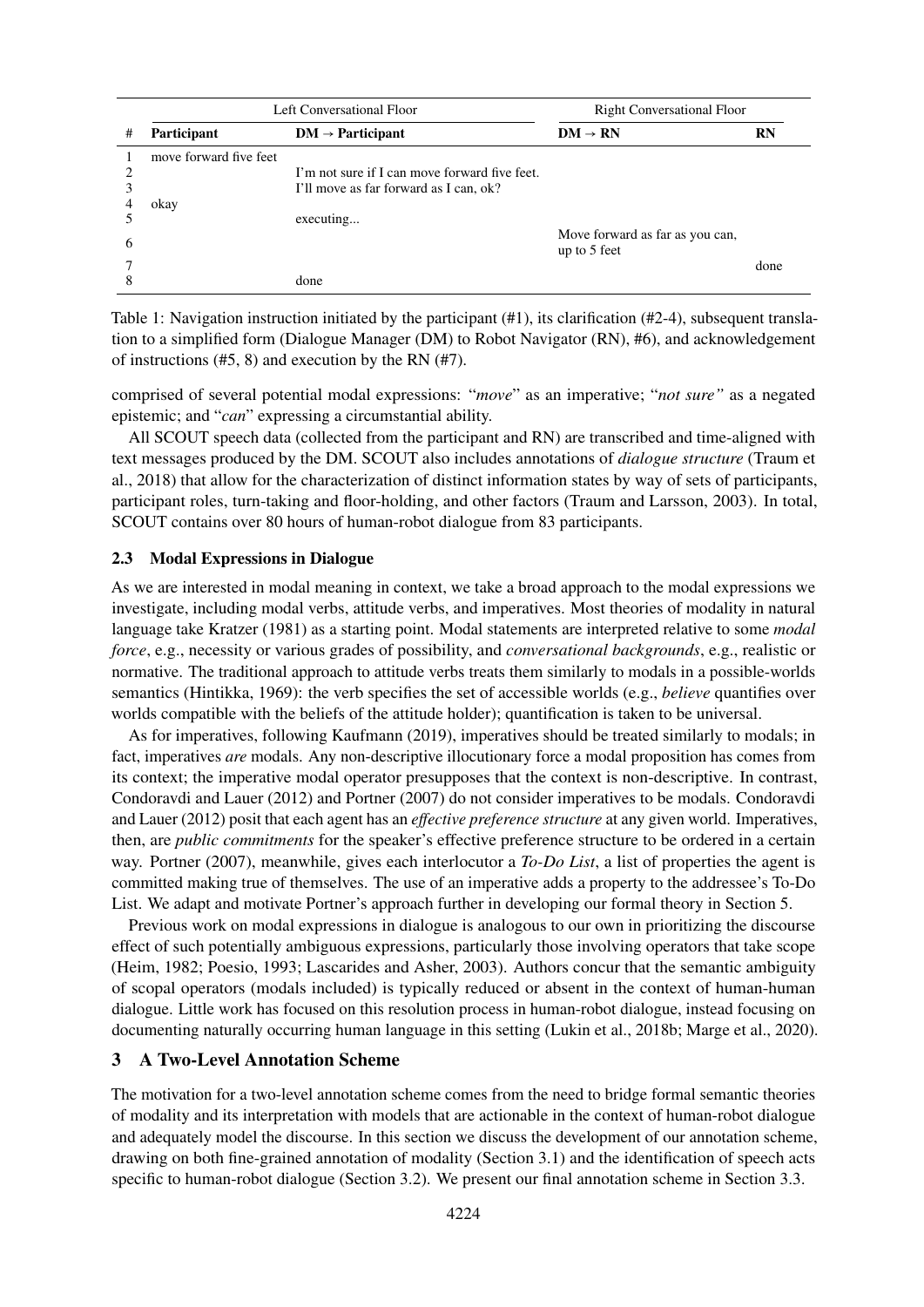| Modal Value         | Based on                                          | Example from SCOUT                                                              |
|---------------------|---------------------------------------------------|---------------------------------------------------------------------------------|
| Epistemic           | belief or knowledge.                              | I think you are more familiar with objects than I am.<br>$(speaker = robot)$    |
| Ability             | what someone or something can do.                 | Can you manipulate objects?<br>$(speaker = human)$                              |
| Deontic             | what the rules, standards, or social norms state. | I need your help to decide which are important.<br>beep><br>$(speaker = robot)$ |
| <b>Bouletic</b>     | someone's wishes or desires.                      | How far would you like me to turn left?<br>$(speaker = robot)$                  |
| <b>Teleological</b> | the achievement of goals.                         | I can move closer to take a picture.<br>$(speaker = robot)$                     |
| Imperative          | syntactic form and imperative mood.               | Please be aware of lag time.<br>$(speaker = robot)$                             |

Table 2: Modality type values for Level I annotation adapted from Rubinstein et al. (2013).

### 3.1 Level I: Fine-Grained Annotation of Modality

The first level of our annotation scheme is based on Rubinstein et al. (2013), who present a fine-grained annotation scheme of modal expressions and apply it to a subset of the MPQA corpus (Wiebe et al., 2005). The fine-grained nature of the annotation scheme results from the range of expressions the authors identify to carry modal meaning and the layers of information they annotate. We adapt the authors' understanding of modal expressions and their *Modality Type* category and accompanying values for our work, though we take into consideration the other elements they annotate.<sup>2</sup>

A modal expression is understood in this scheme as (i) an expression used to describe alternative ways the world could be, (ii) that has some sort of propositional argument (referred to as the prejacent), and (iii) is not associated with an overt attitude holder. Modality Type specifically categorizes the type of modality a modal expressions conveys in context. Seven fine-grained types are distinguished in Rubinstein et al.: *Epistemic*, *Circumstantial*, *Ability*, *Deontic*, *Bouletic*, *Teleological*, and *Bouletic/Teleological*. Before this classification is made, annotators first categorize each modal as belonging to one of two coarse-grained categories: *Priority* or *Non-Priority*. Priority picks out a conceptually motivated subclass of non-epistemic modalities: those that use some "priority" (a desire, a goal) to designate certain possibilities as better than others (Portner, 2009). For the MPQA corpus, annotators reliably agreed on only the highest level split between priority and non-priority interpretations ( $\alpha$ =.89); Modality Type was quite challenging ( $\alpha$ =.49).

The scheme we adapt for our Level I annotation is in Table 2. The modal expressions we target for annotation are broadly defined as any verb construction that conveys a modal meaning. Unlike the original scheme, we exclude modal nouns, adverbs, and adjectives and focus on verbs; we additionally annotate attitude verbs that have overt subjects (iii). This is both to provide coverage of different types of modal expressions we know to occur in our dialogue, as well as to simplify the annotation task, given the low annotator agreement of the original scheme. We additionally include the category *imperative* following work presented in Section 2.3, as a significant portion of our data is comprised of this type of utterance.

#### 3.2 Level II: Speech Acts for Human-Robot Dialogue

The fine-grained annotation scheme developed by Rubinstein et al. (2013) is not sufficient for human-robot dialogue for two key reasons: (i) the scheme is geared towards modality in text, and thus does not consider how participant roles in spoken dialogue may impact modal meaning; and (ii) the shades of meaning the scheme pinpoint are not always meaningful in the context of achieving a specific task. Nevertheless, it is an ideal basis upon which to build a more complete understanding of modal interpretation in context.

The second level of our annotation thus encodes pragmatic information essential to successful interpretation of modal expressions in the context of dialogue. A robot first needs to understand if the illocutionary force of communications are (for example) commands, suggestions, or clarifications, which may not be obvious from the surface form of the human utterance alone. Furthermore, a robot needs to understand specific instructions such as how far to go and when, evaluate whether or not these instructions are feasible, and communicate and discuss the status of a given task in relation to a larger goal.

<sup>2</sup>These include *Environmental Polarity*, *Propositional Arguments*, *Source*, *Background*, *Modified Element*, *Degree Indicator*, *Outscoping Quantifier*, *Lemma*, and any additional notes from the annotator.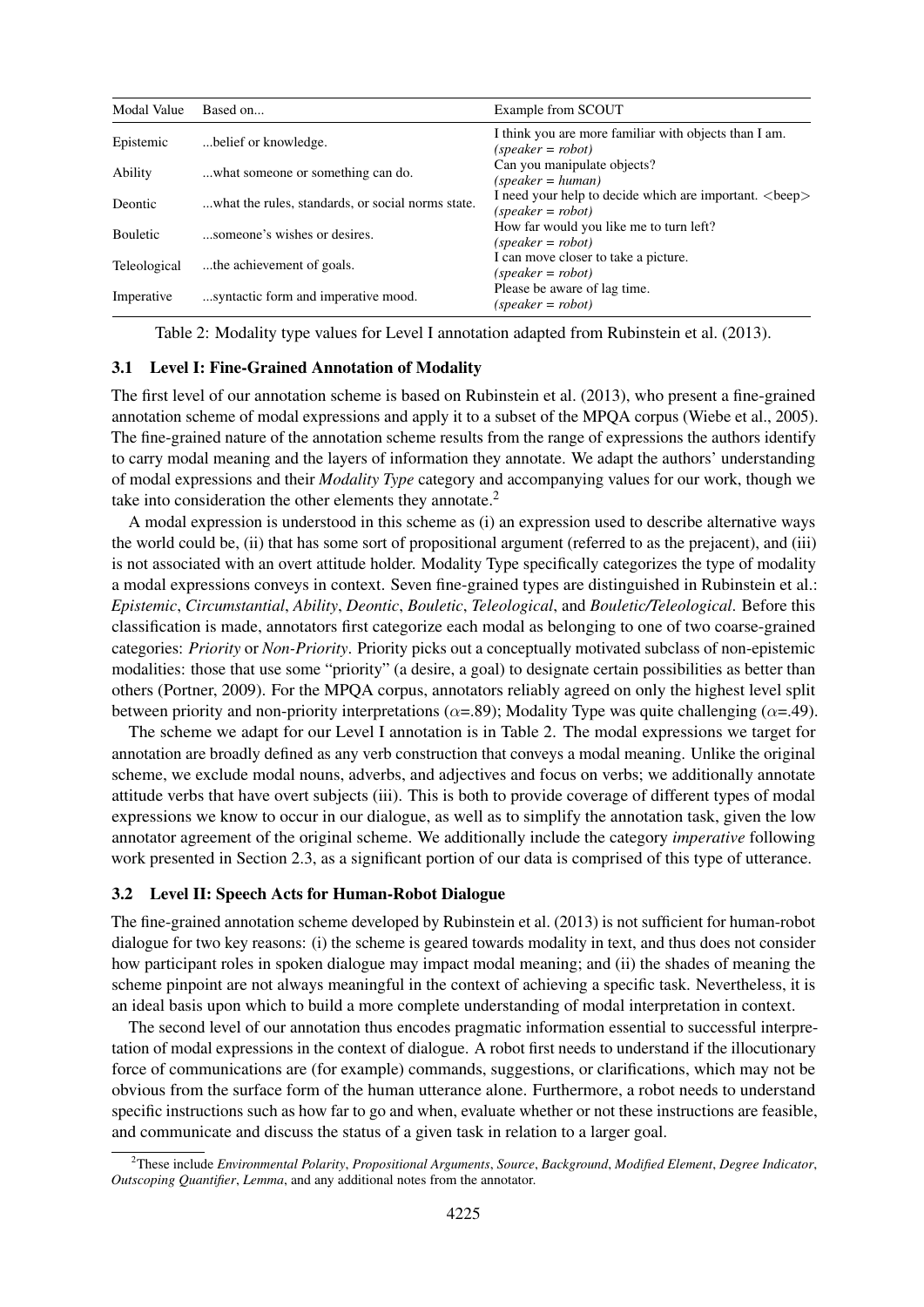| Type                                                | Target                                                                   | Scope                                     | Level I:<br>Value                                                  | Level II:<br>Interpretation                       | Temporal Index                            |
|-----------------------------------------------------|--------------------------------------------------------------------------|-------------------------------------------|--------------------------------------------------------------------|---------------------------------------------------|-------------------------------------------|
| Modal expressions<br>Negation<br><b>Quantifiers</b> | lexical item with<br>modal meaning<br>not, n't, no<br>lexical quantifier | proposition<br>proposition<br>proposition | Modal types,<br>Table 2<br>negation<br>universal or<br>existential | Speech acts,<br>Table 8<br><b>NA</b><br><b>NA</b> | local or global<br><b>NA</b><br><b>NA</b> |

| Table 3: An overview of our annotation scheme. |  |  |  |  |  |
|------------------------------------------------|--|--|--|--|--|
|------------------------------------------------|--|--|--|--|--|

To this end, we incorporate the *speech act* inventory of Bonial et al. (2020) and *Dial-AMR*, a collection of 1122 utterances from the SCOUT corpus annotated with speech acts tailored to the robot in the search and navigation domain.<sup>3</sup> In delineating and defining their speech acts, the authors focus on the effects of an utterance relating to belief and obligation within human-robot dialogue (Traum, 1999; Poesio and Traum, 1998). Belief and obligation are not mutually exclusive, and utterances can and do often convey both the commitment to a belief and evoke an obligation in either the speaker or the hearer. These pragmatic effects are critical for agents navigating dialogue: in planning, agents can choose to pursue either goals or obligations and must reason about these notions so that the choice can be explained. Mutual beliefs about the feasibility of actions and the intention of particular agents to perform parts of that action are captured in the notion of *committed*, a social commitment to a state of affairs rather than an individual one (Traum, 1999). Incorporating notions of speaker intent into our annotation scheme is thus both practical and crucial to disambiguate the multiple meanings a modal expression can have.

There are fourteen possible values for the interpretation level of our annotation, all of which we preserve (though we expected and found not all to be compatible with modal expressions). The values, their relation to speaker and addressee commitments and obligations, and examples are given in Table 8 in Appendix A. These values map on to a set of 24 robot concepts, which designate the primitive concepts in the robot's knowledge ontology and include categories such as *ability*, *scene*, *environment*, *readiness*, and *help*.

### 3.3 Final Annotation Scheme

The goal of our final annotation scheme is to identify the range of naturally occurring modal expressions in task-based human-robot dialogue and to provide information about the use and interpretation of these expressions in context. In addition to modal expressions, we annotate negation and quantification for the purpose of detecting scope relations and meaning in dialogue more broadly in future work. Our approach acknowledges both the semantic richness of how modals are assigned interpretations in context (Rubinstein et al., 2013), as well as the situational grounding of the role an expression is playing in the task-oriented dialogue (Sarathy et al., 2019; Roque et al., 2020; Bonial et al., 2020). For this reason, we have developed a two-level annotation scheme that separates out the basic modal value of an expression from its eventual interpretation within a context.

We introduce a number of constraints to help pinpoint the interpretation of modal expressions in dialogue and to make annotation feasible for non-experts. First, we reduce the number of modality type values from Rubinstein et al. (2013) from seven to six, eliminating the *circumstantial* and combined *bouletic/teleological* values and adding a value for *imperative*. Our adaptation forces annotators to select a single, most salient category of modality type. The addition of an imperative value is due to the preponderance of this form in our data, and we discuss its broader implications in Section 5.

We compensate for the elimination of the circumstantial modal value by adding an additional layer of annotation: *temporal index*. The temporal index (TI) fixes the temporal reference of the modal expression based on the interaction of the modal with the semantics of the expressions it combines with (Condoravdi, 2001). In so doing, it designates how the expression of interest relates to the common ground between the speakers. There are two possible values for TI: (i) *Local* TI signifies that the utterance applies only to the immediate context; and (ii) *Global* TI signifies that the utterance adds meaningful, new information to the common ground that speakers should be aware of throughout the dialogue. A good diagnostic for this value is to ask how the subsequent response or action contributes to the understanding of the

 $3$ Dial-AMR augments standard Abstract Meaning Representation (AMR) (Banarescu et al., 2013) to map unconstrained language in natural human instructions to appropriate action specifications in the robot's limited repertoire.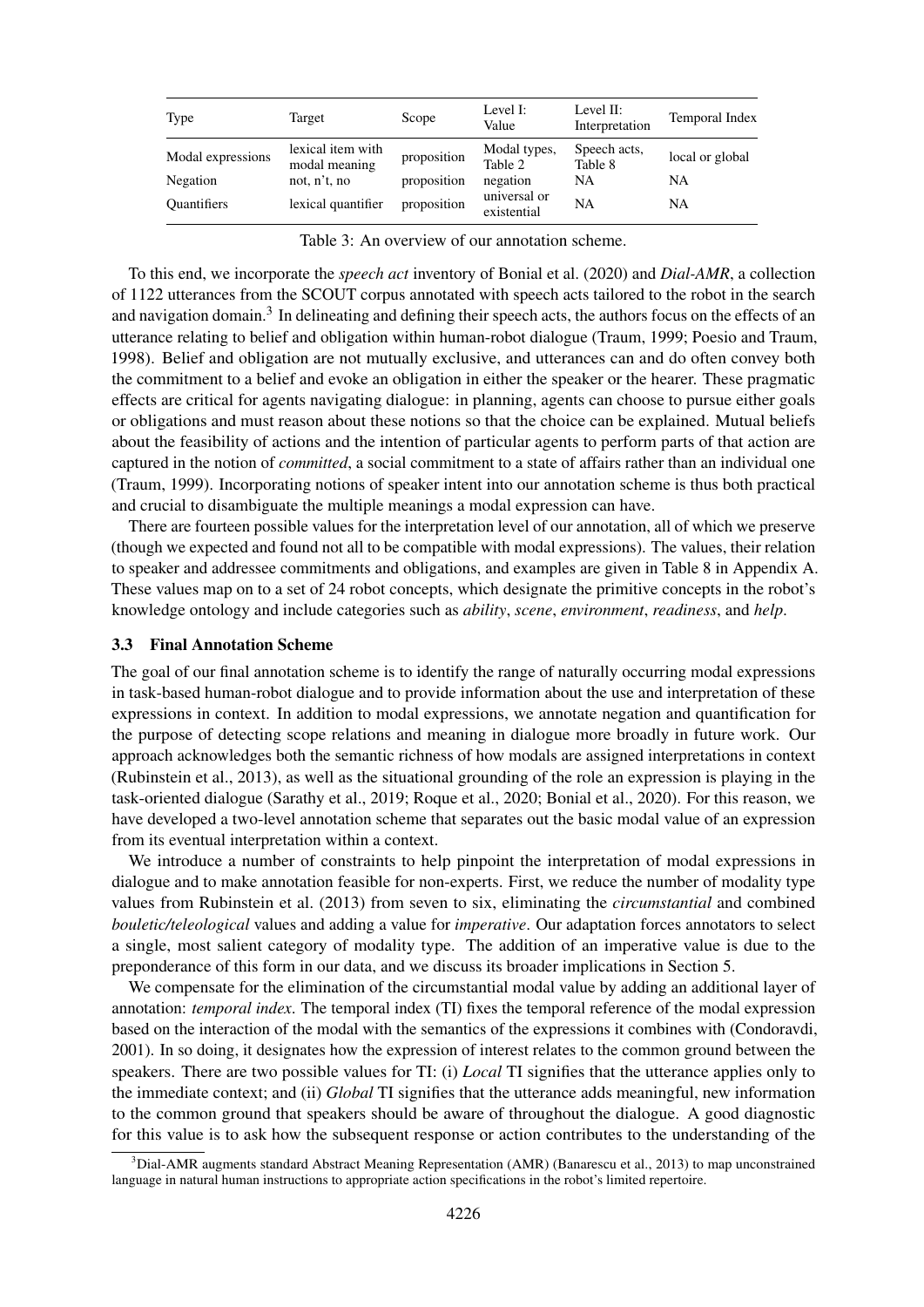| Utterance                                                                                | Level I:<br>Value | Level II:<br>Interpretation | Temporal Index |
|------------------------------------------------------------------------------------------|-------------------|-----------------------------|----------------|
| I think you are more familiar with objects than I am. (speaker = robot)                  | epistemic         | assertion                   | global         |
| <b>Can</b> you manipulate objects? (speaker = human)                                     | ability           | question                    | global         |
| I need your help to decide which objects are important. (speaker = robot)                | deontic           | request                     | global         |
| <i>How far</i> <b>would</b> <i>you</i> <b>like</b> <i>me to turn</i> ? (speaker = robot) | bouletic          | request                     | local          |
| I can move closer to take a picture. (speaker = robot)                                   | teleological      | offer                       | local          |
| Please be aware of lag time (speaker = robot)                                            | imperative        | request                     | global         |

Table 4: Example annotations with our annotation scheme for utterances for the six modality types we annotate, as defined in Table 2. Targets are in bold with scope in italics for each utterance.

utterance in context. For example, if a human commands "*move forward two feet*" to the robot, and the next action consists of the robot moving two feet forward, this is a *local* imperative (the task is completed and removed from the immediate context). Alternatively, if a human asks "*Robot, do you speak Arabic?*", both the question and answer to this provide lasting useful information: an intrinsic ability of the robot.

An overview of our final annotation scheme is seen in Table 3. A key question we aim to address with our scheme is the interaction of vagueness and ambiguity in natural language, or whether an utterance has one or many salient readings. The two primary levels of our annotation are comprised of linguistic categories well-known to be ambiguous: a modal expression can be both bouletic and teleological (*"I would like you to move forward so we can investigate the next room"*); while a speech act such as *"Why don't you ask for help?"* can be interpreted as a question and/or a suggestion. Similarly, TI introduces room for ambiguity: a human asking the robot "*Can you fit in that space?*" can be understood as both temporally local, in the sense that the robot moving into the space will clear this question from the immediate context; and global, in the sense that the subsequent response or action still contributes to the common ground as lasting information about the robot's size and abilities. Given the combined possibility for ambiguity in our annotation, we wanted to see whether or not clear interpretive distinctions emerge from the data. This information allows us to evaluate the ease with which future work integrating modality can be conducted (and whether or not is is a worthwhile endeavor to begin with). It also builds on the work of Bonial et al. (2020), whose scheme disfavors multiple possible interpretations that may nevertheless add important information to the dialogue.

### 4 Annotation Task

Our goal for the annotation task was two-fold: (i) to provide coverage of the data to quantitatively assess the kind and frequency with which modal expressions are used and interpreted by speaker type; and (ii) to qualitatively assess instances where modal usage is unexpected. This second goal is situated within a larger goal of understanding and automating the interpretation of scope in human-robot dialogue.

Four annotators were trained to apply the annotation scheme following the annotation guidelines and with two example annotated transcripts. Each annotator annotated 70 experimental transcripts, of which 16 transcripts overlapped with one of the other three annotators. In total, 248 transcripts were annotated: 32 by two annotators, and the remaining 216 by a single annotator. Annotators were instructed to only annotate the left conversation floor (Table 1), as this is designed to mimic automated human-robot dialogue. For each category of annotation except *scope*, annotators were provided with a drop-down menu that allowed them to easily restrict their choice of value; scope was manually annotated. For utterances that contained multiple types, annotators were instructed to annotate each type separately. There were a total of 48,168 utterances in the left conversation floor (22,259 human, and 25,909 robot) across all transcripts, for an average of 194.23 utterances per transcript. Examples of final annotations are given in Table 4.

To evaluate our annotation scheme, we calculated a number of inter-annotator agreement metrics on the 32 transcripts annotated by two annotators. First, we calculated the proportion of annotations for which the annotators agreed on the target. Among those annotations where the annotators agreed on the target, for each pair of annotators, we calculated the string overlap<sup>4</sup> between the scopes identified by each

<sup>&</sup>lt;sup>4</sup>We define string overlap between two strings s and t to be  $\frac{\text{lcs}(s,t)}{\text{maxlen}(s,t)}$ , where  $\text{lcs}(s,t)$  is the longest common substring in s and t, and maxlen $(s, t)$  is the length of the longer of s and t.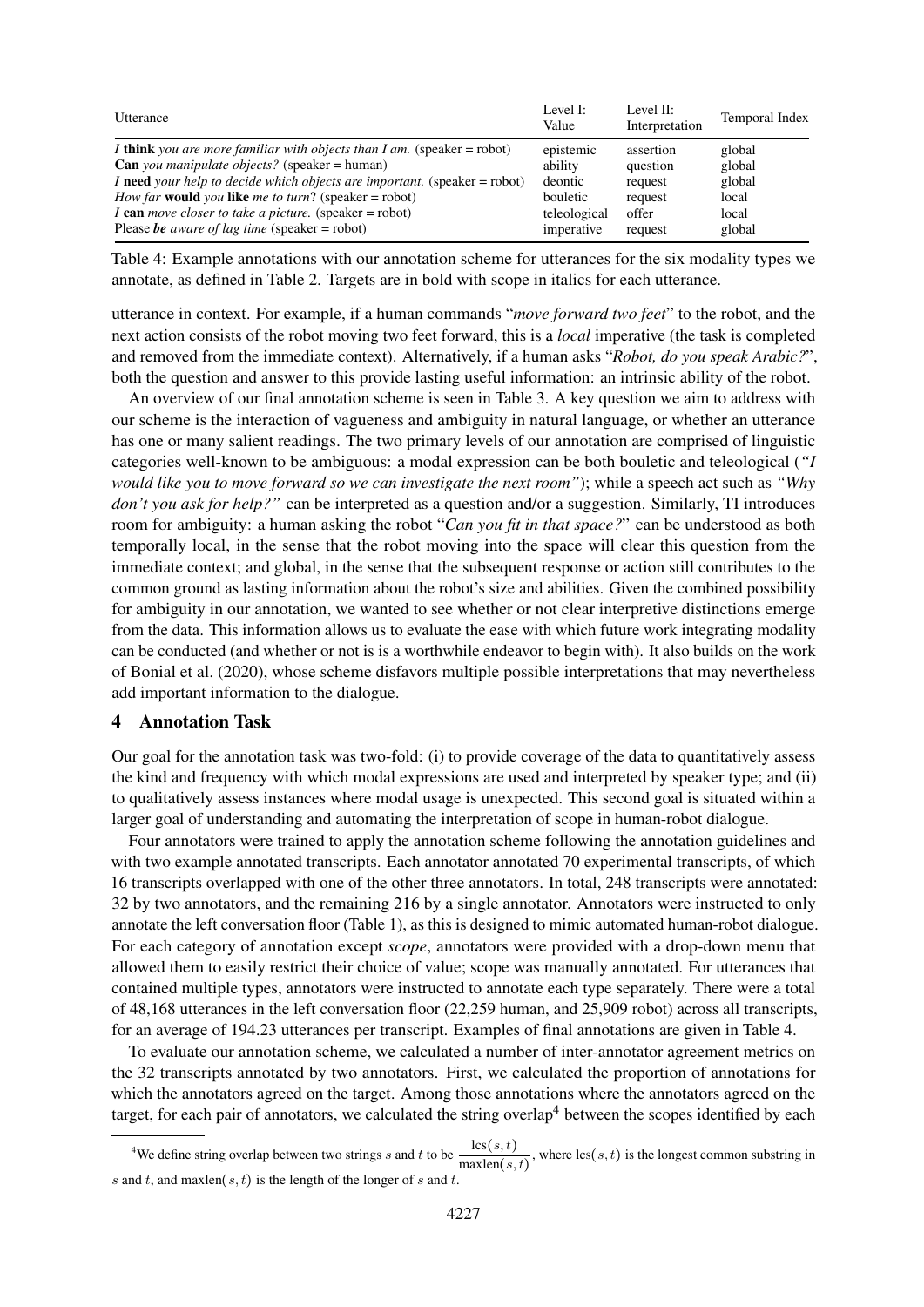| Category       | Median $\kappa$ (range)   |
|----------------|---------------------------|
| Type           | $1.0000(0.9909-1.0000)$   |
| Value          | $0.9458(0.7683 - 1.0000)$ |
| Interpretation | $0.8493(0.6554-1.0000)$   |
| Temporal index | $0.8612(0.7409 - 0.9616)$ |

Table 5: Cohen's kappa for each category, for each annotator pair.

| Type               | Count  |
|--------------------|--------|
| Modal expressions  | 18,125 |
| Attitude verbs     | 551    |
| · Imperatives      | 13,440 |
| Other modal verbs  | 4,134  |
| Negation           | 853    |
| <b>Quantifiers</b> | 478    |

Table 6: Distribution of modal expressions, negation, and quantifiers in our data.

annotator, and Cohen's kappa (Cohen, 1960) for type, value, interpretation, and temporal index.

### 4.1 Results

Of the 3,959 annotations in the 32 shared transcripts, annotators agreed on the target for 3,470 (87.65%). Among each pair of annotators, the string overlap for scope ranged from 83.31% to 91.59% (median 85.97%). Table 5 describes Cohen's kappa (median and range) (IAA) for each category.

After calculating IAA, we adjudicated the shared transcripts and combined them with our singlyannotated transcripts to form a gold standard. In total, 18,073 utterances (37.52%) contained one or more annotations. There were 19,456 total annotations, for an average of 1.08 annotations per annotated utterance. The distribution of modal expressions (including attitude verbs, imperatives, and other modal verbs), negation, and quantifiers is shown in Table 6. Additional result tables, describing the classification of modal expressions by speaker, value, interpretation, and temporal index, are presented in Appendix B.

### 4.2 Discussion

Several data points are of immediate interest from our annotation results. First, there are several asymmetries in how humans and 'robots' employ modality and illocutionary force. Humans use many more imperative modal forms than robots (13,257/120), 59.56% of their total utterances (Table 9); this finding correlates with humans using more command speech acts than robots (13,616/121) and more command speech acts than any other speech act type (Table 10), confirming findings from Marge et al. (2017). In contrast, the SCOUT robot employs teleological (1,591/432) and bouletic (184/19) modal values more frequently than the human; these tend to be in the form of making offers to perform certain actions (bouletic, Table 11) or assertions, promises, questions, and requests related to the task goals (teleological). For speech acts overall, the robot most commonly employs assertions  $(1,167)$  and promises  $(1,001)$ .

Overall, our IAA scores are higher than we expected (Table 5). Though this is likely due in large part to the repetitive nature of the SCOUT data, it both validates our annotation scheme for future use and sheds light on the attested interaction of modal expressions and their interpretation. As expected, ability modals demonstrate the most flexibility in use in our data: they are employed for eight of the fourteen speech act values found. Teleological modals are also quite flexible: these are employed for ten of the fourteen speech act values (though only in single instances for two values). Epistemic modals pattern to either assertions or questions, while bouletic modals primarily comprise offers. With regards to TI, the majority of utterances are local and relevant to the immediate context rather than adding lasting information to the common ground; this imbalance is less pronounced, however, for ability and epistemic modals.

Other phenomena of interest from our data involve modal operators and their scope. For example, there were 298 utterances containing both a modal expression and a negation. Of those, a negation scopes over a modal in 227 ("*I couldn't hear everything you said*"), while in 53, a modal scopes over a negation ("*Can you first scan the area you haven't scanned yet?*"). We note that anaphora and coreference on one hand ("*Do that again*", "*That sounds good*"), and implicit arguments on the other ("*Repeat* ∅", "*Yes I would*  $\emptyset$ "), are quite challenging with regards to identifying the proposition in the scope of the modal operator. In contrast, we also find utterances where only the proposition is explicit, and the operator implicit ("*45 degrees*", "*Picture*") These phenomena fall under the umbrella of underspecification, an enduring challenge of creating meaningful natural language representation that must nevertheless be actionable in settings like HRI. Finally, corrected or disjoint scope ("*Can you turn 90 degrees left... I mean right*") and coordination ("*Can you go back inside and take a picture*") also pose challenges to scope in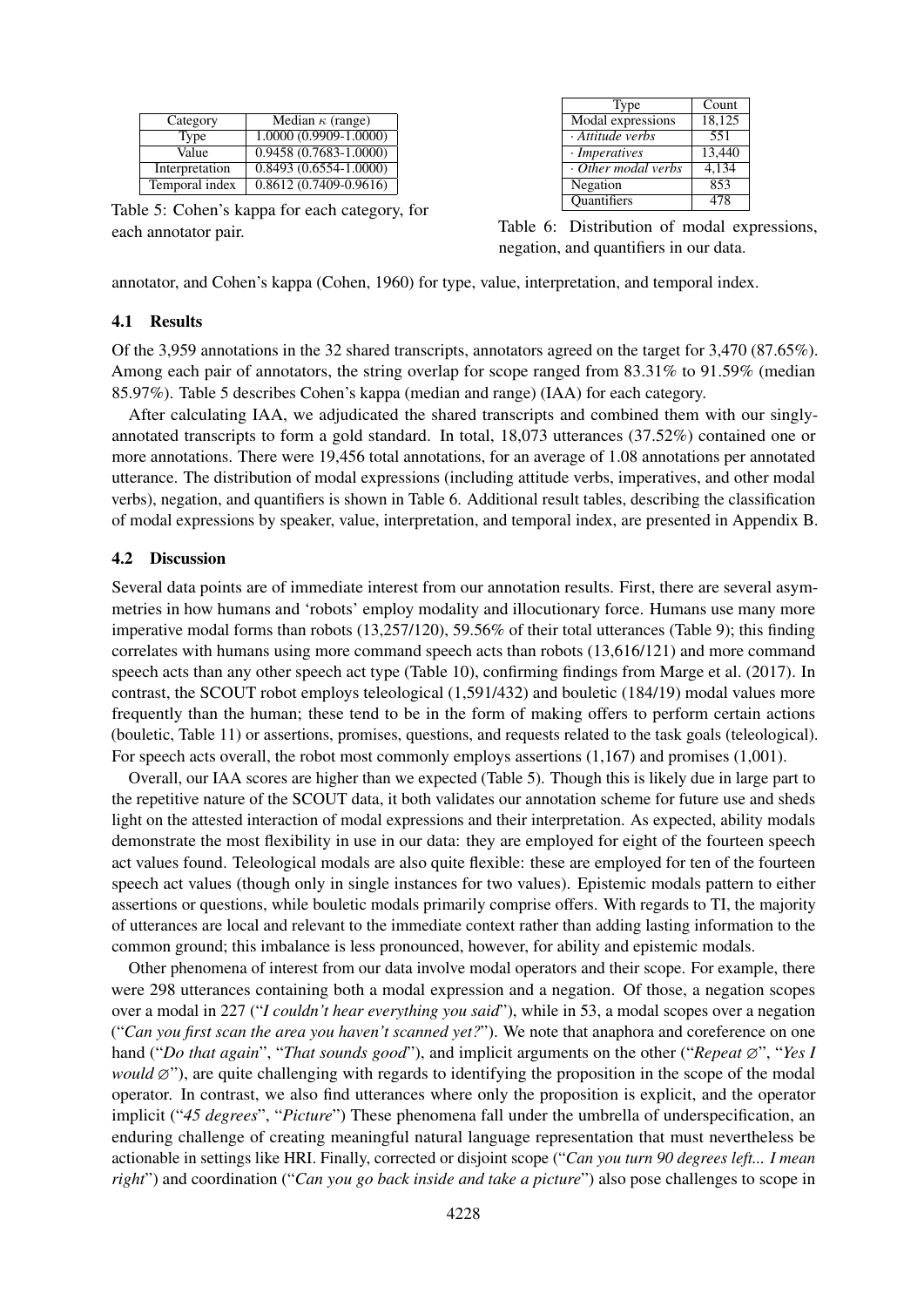dialogue, especially in the context of sentence-based meaning representation (Pustejovsky et al., 2019).

Finally, we note some utterances that our annotation scheme alone cannot account for. These include conditional utterances such as "*If you can turn around and take a photo so I can have a clear picture*" interpreted as commands. We note for now that these utterances exemplify our ambiguity challenge: the modal *can* has both ability and teleological meanings, while the utterance can function as both a request (given its conditional nature) and a command (given that it is uttered by the human).

### 5 Towards a Formal Theory of Modality in Human-Robot Dialogue

Here, we sketch the beginnings of a formal theory of modality in human-robot dialogue built upon our annotation findings in Section 4. As stated before, this work takes a step towards automating the interpretation of frequently ambiguous expressions in context and mapping this interpretation to actionable representations in the human-robot context.

### 5.1 Desiderata

In typical human dialogue, there is a shared understanding of both an utterance meaning (content) and the speaker's meaning in the specific context (intent). This is what our annotation has captured. The ability to link these two dynamically is the act of situationally grounding meaning to the local context, or *establishing the common ground* between interlocutors (Stalnaker, 2002; Asher and Gillies, 2003; Tomasello and Carpenter, 2007). The common ground represents the mutual knowledge, beliefs, and assumptions of the participants that result from co-situatedness, co-perception, and co-intent. Robust human-robot dialogue requires a unique process of alignment to facilitate human-like interaction, including the recognition and generation of expressions through multiple modalities (language, gesture, vision, action); and the encoding of *situated meaning* (Dobnik et al., 2013; Pustejovsky et al., 2017; Krishnaswamy et al., 2017; Hunter et al., 2018). Specifically, this entails outlining three key aspects of common ground interpretation: (i) the situated *grounding* of expressions in context; (ii) an interpretation of the expression contextualized to the *dynamics* of the discourse; and (iii) an appreciation of the *actions and consequences* associated with objects in the environment. Here, we address (ii) first, before moving on to (i) and (iii).

### 5.2 Dynamic Interpretation of Modal Expressions

An account of how modal expressions are used in discourse needs to capture their command-force "context change potential" (CCP), usually modeled as a function from input contexts to output contexts, as well as how this relates to an agent behaving rationally and cooperatively relative to their commitments (Section 3.2). An adequate model of the common ground in human-robot dialogue will especially require a satisfactory account of imperatives, as these are so frequent and directly impact goal achievement.

Here, we follow Portner (2007) in the idea that imperatives technically do not add to the common ground (and are technically not modals), while modals do (as they can be evaluated as true or false). Imperatives are instead evaluated relative to the addressee's *To-Do list* (TDL), a list of properties (not propositions). TDL is nevertheless a contextual resource for the interpretation of priority modals, analogous to the common ground for epistemic modals. An imperative specifically adds an addressee-restricted property to a hearer's TDL such that the hearer should act so as to make as many items on TDL *true as feasible*. This is based on a mutual assumption between the participants that each will try to bring it about that they have each of these properties. For example, if a given property corresponds to an action ( $\left[\lambda w \lambda x \right]$ *x* moves forward two feet in *w*]), the TDL represents the actions that an agent  $\alpha$  is committed to taking. The TDL function *T* assigns to each  $\alpha$  in the conversation a set of properties  $T(\alpha)$ . The canonical discourse function of an imperative clause  $\phi_{\text{imp}}$  is then to add  $\phi_{\text{imp}}$  to *T*(*addressee*), where *C* is a context of the form  $\langle CG, \rangle$ *Q, T*):  $C + \phi_{\text{imp}} = \langle CG, Q, T[addressee/(T(addressee) \cup \{[\phi_{\text{imp}}]\})]\rangle$ . More details are in Appendix C.

In other words, imperatives make reference to an additional component of the context set: the TDL, formalized by  $T(\alpha)$ . TDLs are structured with different "flavors" similar to how ordering sources differ for modals. Thus, each participant in a conversation possesses multiple TDLs that correspond to priority types: a teleological TDL represents goals; a bouletic TDL, desires; and a deontic TDL, obligations. In addition to assuming these, we propose another flavor of TDL specific to human-robot dialogue: a shared TDL that represents shared goals, desires, and obligations. Both individual and shared TDLs in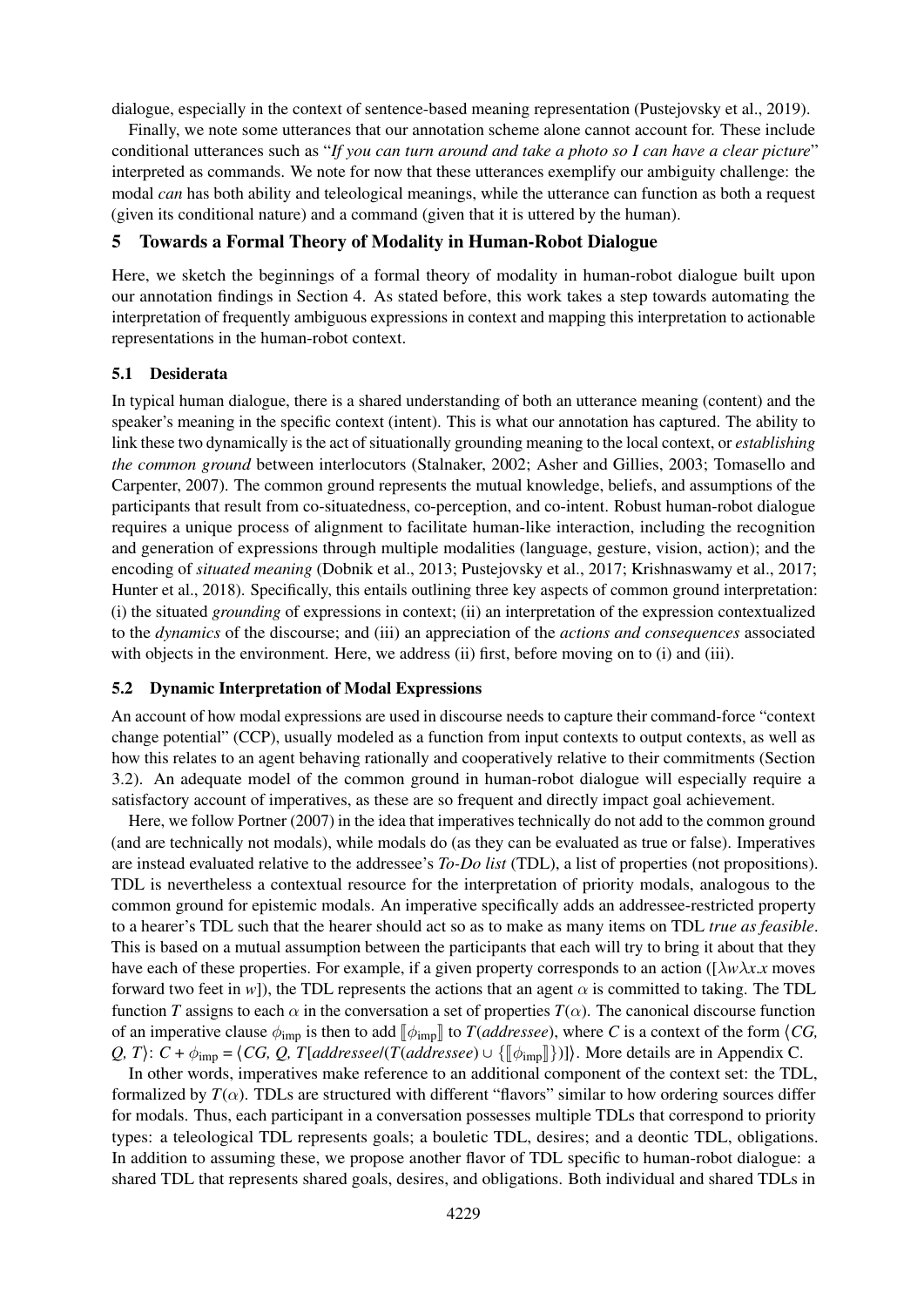|    |                                                                        | $Modal$ (I) | Interpretation (II) | TI     | Logical representation and interpretive process                                                                                                                                                                                                     |
|----|------------------------------------------------------------------------|-------------|---------------------|--------|-----------------------------------------------------------------------------------------------------------------------------------------------------------------------------------------------------------------------------------------------------|
| a. | $\boldsymbol{p}$<br>Can you repeat that?<br>$(speaker = robot)$        | ability     | request             | local  | interpretation:<br>ability inquiry to human;<br>p is known in CG; $\phi ::= \text{can}(p)$<br>$\phi$ offered for consideration in $T_{\text{local-human}}$<br>$= \lambda w \lambda x \cdot x$ repeats utterance in w                                |
| b. | $\boldsymbol{p}$<br>Can you send a picture?<br>$(speaker = human)$     | ability     | command             | local  | interpretation:<br>ability inquiry evaluated as potential command;<br>p is stated in CG; $\phi ::= \text{can}(p)$<br>$\phi$ interpreted as imperative in $T_{\text{local-robot}}$ ;<br>represents action $\lambda w \lambda x.x$ sends picture in w |
| c. | You can tell me to<br>move to a certain object.<br>$(speaker = robot)$ | ability     | suggestion          | global | interpretation:<br>$\phi ::= \text{can}(p)$<br>$\phi$ added to $T_{\text{global-shared}}$                                                                                                                                                           |
| d  | $\boldsymbol{p}$<br>Do you speak Arabic?<br>$(speaker = human)$        | ability     | question            | global | interpretation:<br>$\phi ::= \text{can}(p)$<br>$\phi$ does not update TDL                                                                                                                                                                           |

Table 7: Interpretive variation of modal type *ability* in relation to speaker and temporal index (TI) with corresponding mappings to logical representation in our proposed context set  $\langle CG,Q,T \rangle$ .

our scheme ought to possess local and global temporal indices, reflecting our annotation and the discrete and continuous planning functions of robots they correspond to (Chai et al., 2018).

These intuitions can be formalized in the interpretations in Table 7. We use ability modals as an example, as they demonstrate a range of flexibility in their illocutionary force in our data. For present purposes, we understand the denotation of the modal auxiliary *can* as:  $\llbracket can \rrbracket = \lambda p \exists w (w \in MB(e) : q(w))$ , where MB (*modal base*) represents the set of states that are compatible with the utterance (Hacquard and Cournane, 2016). For example, the temporal indices in of *local* (a,b) and *global* (c,d) force circumstantial and epistemic interpretations, respectively. The additional interpretations in Table 7 fall out from our context set  $\langle CG, Q, T \rangle$ . The context set includes vital information such as the speaker/addressee relationship particular to the human-robot context, in which the human is endowed with more authority; the question or goal under discussion (Ginzburg, 1995); and other properties of the common ground, described in 5.3. The reverse mapping can be formalized, too: ability, bouletic, deontic, and teleological modals can all map on to request speech acts (Table 8), though their logical representations will differ. As Bonial et al. (2020) use AMR to represent their speech act inventory (footnote 3), we plan to extend our work by translating AMR into first-order-logic for simpler mapping to robot action (Lai et al., 2020). Logical differences between modal categories will then be captured in our FOL translations and assist the robot in understanding the mappings between modal expressions and speech acts.

### 5.3 Situated Grounding and Modal Meaning

As noted in Section 2.2, dialogues in SCOUT were collected to mimic the setting of a low-bandwidth reconnaissance or search-and-navigation operation. A participant verbally instructs a robot at a remote location, guiding the robot to explore a physical space. The sensors and video camera on-board the robot populate a map as it moves, enabling it to describe that environment and send photos at the participant's request, but the communications bandwidth prohibits real-time video streaming or direct tele-operation. The robot is assumed capable of performing low to intermediate level tasks, but not more complex tasks involving multiple or quantified goals without clear instruction. The experiment used a Clearpath Robotics Jackal, fitted with an RGB camera and LIDAR sensors, to operate in the environment (Marge et al., 2017).

Given this as background, we assume that both robot and human are aware of these capabilities and that they are in the common ground, entering into the dialogues under discussion. From the robot's perspective, the objects in the environment present opportunities for interaction, exploration, and manipulation. These are modally contingent actions that a situation presents to an agent by virtue of the objects it encounters. The contextual meaning for many modal expressions will be interpreted relative to such object knowledge.

For these reasons, it is useful to think of objects as providing *habitats*, which are situational contexts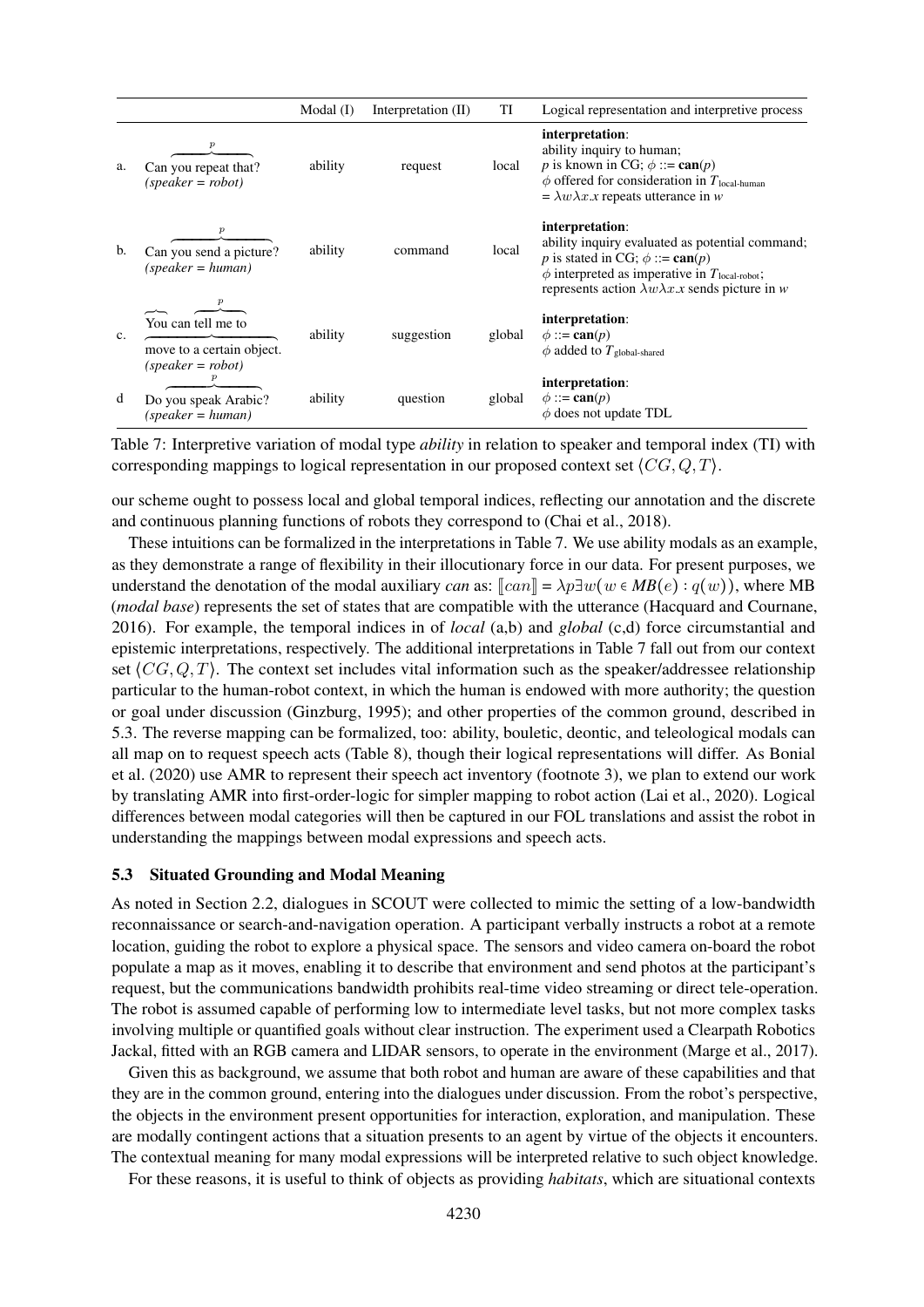or environments conditioning the object's *affordances*, which may be either "Gibsonian" affordances (Gibson et al., 1982) or "Telic" affordances (Pustejovsky, 1995). A habitat specifies how an object typically occupies a space (Pustejovsky, 2013). Affordances are used as attached behaviors, which the object either facilitates by its geometry (Gibsonian) or purposes for which it is intended to be used (Telic). For example, a Gibsonian affordance for [[CUP]] is "grasp," while its Telic affordance is "drink from." Similarly, in SCOUT's environment, a "doorway" affords passage to another room, unless it is blocked by an object or closed. Hence, when asked: "*Can you go through the doorway?*", the modal force is taken as a query over its situational (or local) ability, given what the speaker already knows about the robot's navigation capabilities. An example representation of the affordances of a "doorway" is given in Appendix D. In a similar manner, the question: "*Do you speak Arabic?*" is interpreted as a general ability modal, motivated by the situational awareness of Arabic script identified in the picture the robot sent. That is, linguistic signs afford decoding or interpretation, which prompts the modal reference to the ability to speak the language associated with the affording script (Sundar et al., 2010; Krippendorff, 2012).

## 5.4 Putting it All Together

We have sketched components that allow us to conceptualize how to formalize the key aspects of common ground interpretation we outlined in 5.1. A proper treatment of modal expressions in human-robot dialogue will integrate both the dynamic semantics of 5.2 as well as how the grounding of objects explained in 5.3 impacts this interpretation by allowing the robot to reason about abilities, actions, and consequences.

Nevertheless, work remains. The data we present support findings that humans tend towards a less verbose style of communication with robots than with other humans (Lukin et al., 2018b); and that humans spend less time updating beliefs and planning with robots than with other humans (Marge et al., 2020). In contrast, the surrogate 'robot' of our data orients its utterances towards goal-completion and general cooperation, behaving in a more constructive and polite manner. If we expect future robots to learn behavior and language use through interaction, these results are problematic. This paradox suggests that other avenues for the learning of modal expressions ought to be explored, specifically those that leverage existing semantic representations and modal ontologies such as ours to endow the robot with semantic knowledge prior to interaction. From a practical standpoint, modal expressions allow a robot to determine the meaning of a natural language utterance, generate a goal representation with reference to existing goals, and produce an action sequence to achieve the new goal if possible (Dzifcak et al., 2009). From a social standpoint, modal expressions reflect and create participant relations, impacting factors such as trust and openness that indirectly foster successful collaboration (Lukin et al., 2018b; Lucas et al., 2018). Thus, the work we present here is very much worth exploring further.

## 6 Conclusion

In this paper, we present a two-level annotation scheme for modality as used in situated human-robot dialogues relating to search and navigation. Our annotation scheme captures both the semantic content of modal expressions as well as their pragmatic function relevant to speaker intent in discourse. Results from our annotation task demonstrate that our annotation scheme is valid and expressive, as well as both practical and transparent; it also gives us novel insight into the interaction between modality and illocutionary force in our setting. Our work can be extended to future, automated pipelines for human-robot dialogue that incorporate modal expressions within a formal common ground.

# Acknowledgements

We are grateful to Clara Wan Ching Ho, Bailey Johnson, David Meier, and Christoph Otto for their valiant annotation efforts. Linxuan Yang was instrumental in providing input throughout the process of developing the annotation scheme, as well.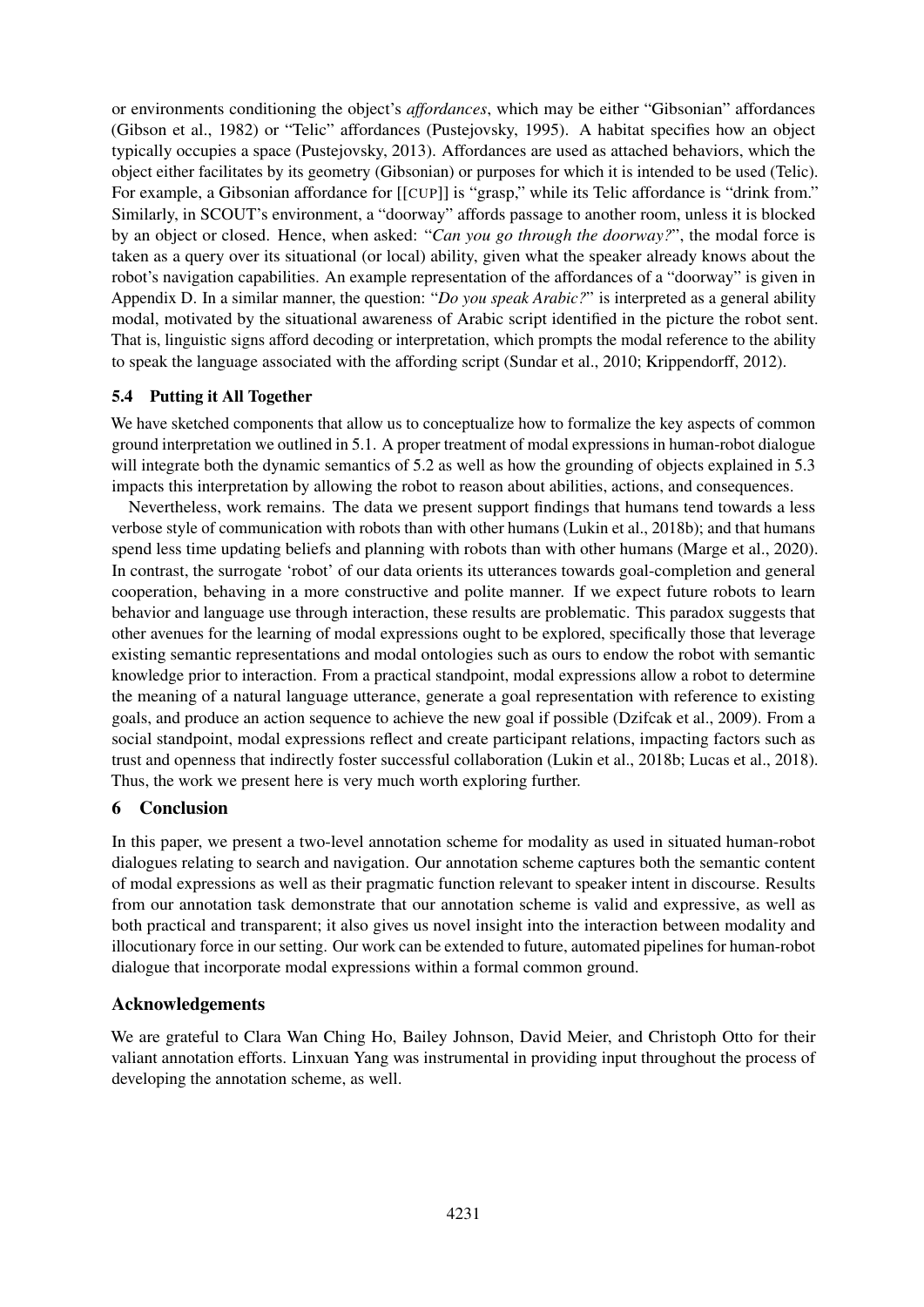### References

- Nicholas Asher and Anthony Gillies. 2003. Common ground, corrections, and coordination. *Argumentation*, 17(4):481–512.
- Kathryn Baker, Michael Bloodgood, Bonnie J. Dorr, Chris Callison-Burch, Nathaniel W. Filardo, Christine Piatko, Lori Levin, and Scott Miller. 2012. Modality and negation in SIMT use of modality and negation in semantically-informed syntactic MT. *Computational Linguistics*, 38(2):411–438.
- Laura Banarescu, Claire Bonial, Shu Cai, Madalina Georgescu, Kira Griffitt, Ulf Hermjakob, Kevin Knight, Philipp Koehn, Martha Palmer, and Nathan Schneider. 2013. Abstract Meaning Representation for sembanking. In *Proceedings of the 7th Linguistic Annotation Workshop and Interoperability with Discourse*, pages 178–186.
- Claire Bonial, Lucia Donatelli, Mitchell Abrams, Stephanie Lukin, Stephen Tratz, Matthew Marge, Ron Artstein, David Traum, and Clare Voss. 2020. Dialogue-amr: Abstract meaning representation for dialogue. In *Proceedings of The 12th Language Resources and Evaluation Conference*, pages 684–695.
- Joyce Y. Chai, Qiaozi Gao, Lanbo She, Shaohua Yang, Sari Saba-Sadiya, and Guangyue Xu. 2018. Language to action: Towards interactive task learning with physical agents. In *IJCAI*, pages 2–9.
- Jacob Cohen. 1960. A coefficient of agreement for nominal scales. *Educational and psychological measurement*, 20(1):37–46.
- Cleo Condoravdi and Sven Lauer. 2012. Imperatives: Meaning and illocutionary force. *Empirical issues in syntax and semantics*, 9:37–58.
- Cleo Condoravdi. 2001. Temporal interpretation of modals-modals for the present and for the past. In *The construction of meaning*. Citeseer.
- Simon Dobnik, Robin Cooper, and Staffan Larsson. 2013. Modelling language, action, and perception in type theory with records. In *Constraint Solving and Language Processing*, pages 70–91. Springer.
- J. Dzifcak, M. Scheutz, C. Baral, and P. Schermerhorn. 2009. What to do and how to do it: Translating natural language directives into temporal and dynamic logic representation for goal management and action execution. In *2009 IEEE International Conference on Robotics and Automation*, pages 4163–4168.
- Richárd Farkas, Veronika Vincze, György Móra, János Csirik, and György Szarvas. 2010. The conll-2010 shared task: learning to detect hedges and their scope in natural language text. In *Proceedings of the fourteenth conference on computational natural language learning–Shared task*, pages 1–12.
- James Jerome Gibson, Edward S Reed, and Rebecca Jones. 1982. *Reasons for realism: Selected essays of James J. Gibson*. Lawrence Erlbaum Assoc Incorporated.
- Jonathan Ginzburg. 1995. Resolving questions, i. *Linguistics and philosophy*, 18(5):459–527.
- Valentine Hacquard and Ailis Cournane. 2016. Themes and variations in the expression of modality. In *Proceedings of NELS*, volume 46, pages 21–42.
- Irene Heim. 1982. *The semantics of definite and indefinite noun phrases*. Ph.D. thesis, University of Massachusetts Amherst, Department of Linguistics.
- Jaakko Hintikka. 1969. Semantics for propositional attitudes. In *Models for modalities*, pages 87–111. Springer.
- Julie Hunter, Nicholas Asher, and Alex Lascarides. 2018. A formal semantics for situated conversation. *Semantics and Pragmatics*, 11.
- Magdalena Kaufmann. 2019. Fine-tuning natural language imperatives. *Journal of Logic and Computation*, 29(3):321–348.
- Angelika Kratzer. 1981. The notional category of modality. *Words, Worlds, and Contexts: New Approaches in Word Semantics*, 6:38.
- K. Krippendorff. 2012. Discourse and the materiality of its artifacts. In *Matters of communication: Political, cultural, and technological challenges to communication theorizing*, pages 23–46. Hampton Press.
- Nikhil Krishnaswamy, Pradyumna Narayana, Isaac Wang, Kyeongmin Rim, Rahul Bangar, Dhruva Patil, Gururaj Mulay, Jaime Ruiz, Ross Beveridge, Bruce Draper, and James Pustejovsky. 2017. Communicating and acting: Understanding gesture in simulation semantics. In *12th International Workshop on Computational Semantics*.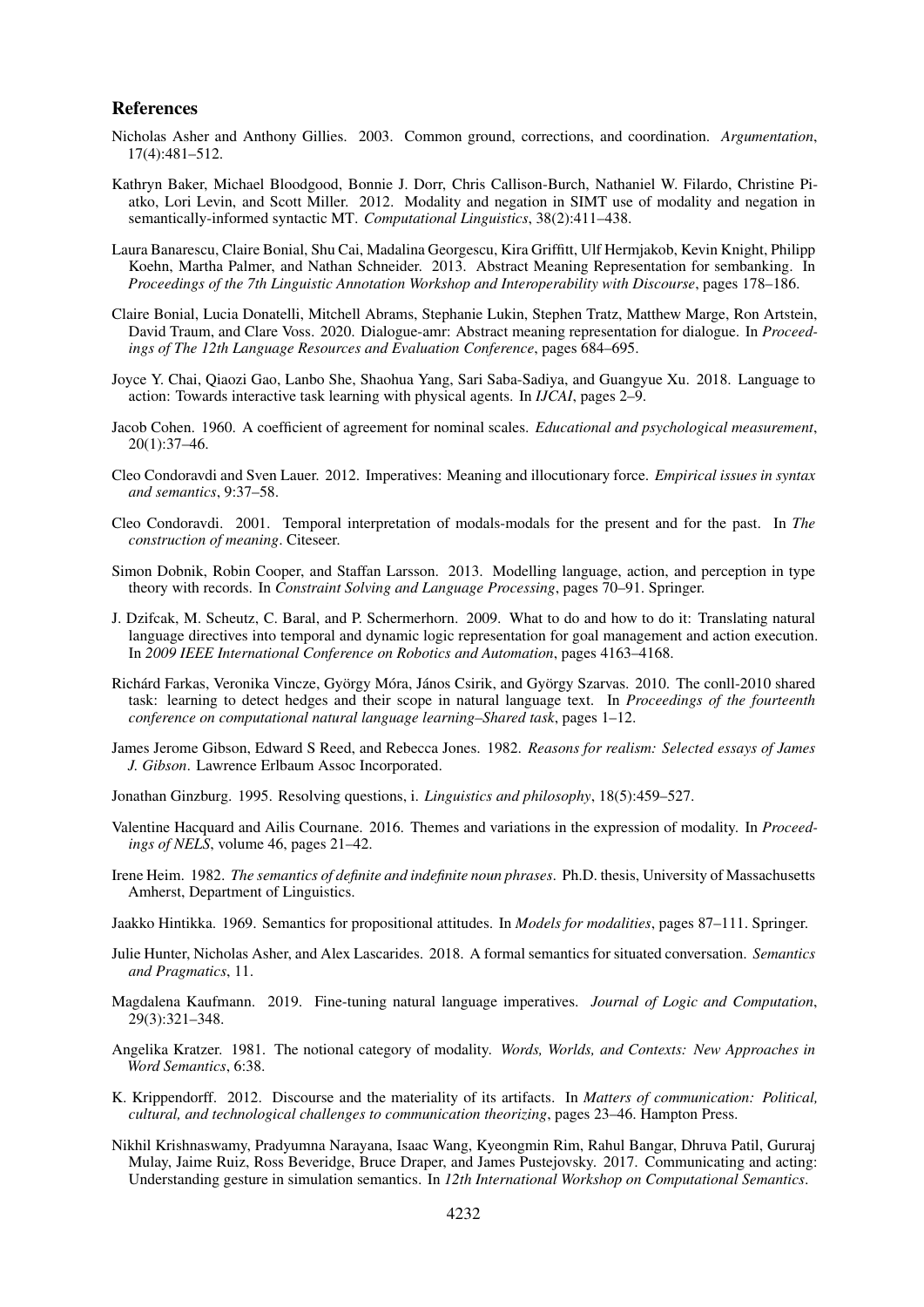- Kenneth Lai, Lucia Donatelli, and James Pustejovsky. 2020. A continuation semantics for abstract meaning representation. In *Proceedings of the Second International Workshop on Designing Meaning Representations*.
- Alex Lascarides and Nicholas Asher. 2003. Imperatives in dialogue. *Pragmatics and Beyond New Series*, pages  $1 - 24$
- Changsong Liu and Joyce Y. Chai. 2015. Learning to mediate perceptual differences in situated human-robot dialogue. In *Twenty-Ninth AAAI Conference on Artificial Intelligence*.
- Gale M. Lucas, Jill Boberg, David Traum, Ron Artstein, Jonathan Gratch, Alesia Gainer, Emmanuel Johnson, Anton Leuski, and Mikio Nakano. 2018. Getting to know each other: The role of social dialogue in recovery from errors in social robots. In *Proceedings of the 2018 acm/ieee international conference on human-robot interaction*, pages 344–351.
- Stephanie Lukin, Felix Gervits, Cory Hayes, Pooja Moolchandani, Anton Leuski, John G. Rogers III, Carlos Sanchez Amaro, Matthew Marge, Clare Voss, and David Traum. 2018a. ScoutBot: A dialogue system for collaborative navigation. In *Proceedings of ACL 2018, System Demonstrations*, pages 93–98, Melbourne, Australia, July. Association for Computational Linguistics.
- Stephanie Lukin, Kimberly Pollard, Claire Bonial, Matthew Marge, Cassidy Henry, Ron Artstein, David Traum, and Clare Voss. 2018b. Consequences and factors of stylistic differences in human-robot dialogue. In *Proceedings of the 19th Annual SIGdial Meeting on Discourse and Dialogue*, pages 110–118, Melbourne, Australia, July. Association for Computational Linguistics.
- Ana Marasovic and Anette Frank. 2016. Multilingual modal sense classification using a convolutional neural ´ network. In *Proceedings of the 1st Workshop on Representation Learning for NLP*, pages 111–120, Berlin, Germany, August. Association for Computational Linguistics.
- Matthew Marge, Claire Bonial, Brendan Byrne, Taylor Cassidy, A. William Evans, Susan G. Hill, and Clare Voss. 2016. Applying the Wizard-of-Oz technique to multimodal human-robot dialogue. In *RO-MAN 2016: IEEE International Symposium on Robot and Human Interactive Communication*.
- Matthew Marge, Claire Bonial, Ashley Foots, Cory Hayes, Cassidy Henry, Kimberly Pollard, Ron Artstein, Clare Voss, and David Traum. 2017. Exploring variation of natural human commands to a robot in a collaborative navigation task. In *Proceedings of the First Workshop on Language Grounding for Robotics*, pages 58–66, Vancouver, Canada, August. Association for Computational Linguistics.
- Matthew Marge, Felix Gervits, Gordon Briggs, Matthias Scheutz, and Antonio Roque. 2020. Let's do that first! a comparative analysis of instruction-giving in human-human and human-robot situated dialogue. In *The 24th Workshop on the Semantics and Pragmatics of Dialogue*. Brandeis University.
- Roser Morante and Walter Daelemans. 2012. Annotating modality and negation for a machine reading evaluation. In *CLEF (Online Working Notes/Labs/Workshop)*, pages 17–20.
- Roser Morante and Caroline Sporleder. 2012. Modality and negation: An introduction to the special issue. *Computational linguistics*, 38(2):223–260.
- Massimo Poesio and David Traum. 1998. Towards an axiomatization of dialogue acts. In *Proceedings of the Twente Workshop on the Formal Semantics and Pragmatics of Dialogues (13th Twente Workshop on Language Technology*. Citeseer.
- Massimo Poesio. 1993. *Assigning a Scope to Operators in Dialogues*. Ph.D. thesis, University of Rochester, Department of Computer Science.
- Paul Portner. 2007. Imperatives and modals. *Natural language semantics*, 15(4):351–383.
- Paul Portner. 2009. *Modality*, volume 1. Oxford University Press.
- Vinodkumar Prabhakaran, Michael Bloodgood, Mona Diab, Bonnie Dorr, Lori Levin, Christine D. Piatko, Owen Rambow, and Benjamin Van Durme. 2012. Statistical modality tagging from rule-based annotations and crowdsourcing. In *Proceedings of the Workshop on Extra-Propositional Aspects of Meaning in Computational Linguistics*, pages 57–64, Jeju, Republic of Korea, July. Association for Computational Linguistics.
- Vinodkumar Prabhakaran, Tomas By, Julia Hirschberg, Owen Rambow, Samira Shaikh, Tomek Strzalkowski, Jennifer Tracey, Michael Arrigo, Rupayan Basu, Micah Clark, et al. 2015. A new dataset and evaluation for belief/factuality. In *Proceedings of the Fourth Joint Conference on Lexical and Computational Semantics*, pages 82–91.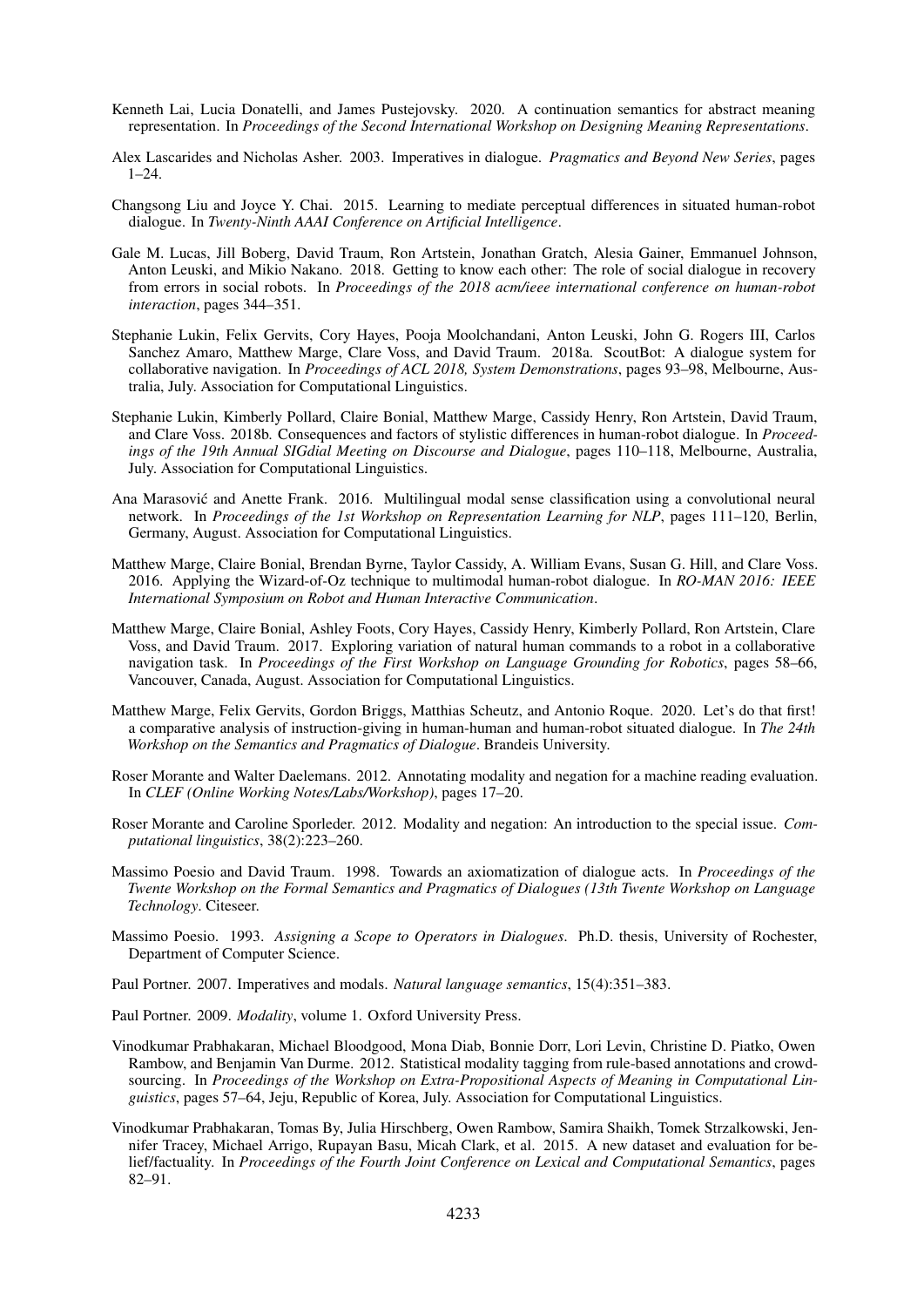- James Pustejovsky, Nikhil Krishnaswamy, Bruce Draper, Pradyumna Narayana, and Rahul Bangar. 2017. Creating common ground through multimodal simulations. In *Proceedings of the IWCS workshop on Foundations of Situated and Multimodal Communication*.
- James Pustejovsky, Nianwen Xue, and Kenneth Lai. 2019. Modeling quantification and scope in abstract meaning representations. In *Proceedings of the First International Workshop on Designing Meaning Representations*, pages 28–33.
- James Pustejovsky. 1995. *The Generative Lexicon*. MIT Press, Cambridge, MA.
- James Pustejovsky. 2013. Dynamic event structure and habitat theory. In *Proceedings of the 6th International Conference on Generative Approaches to the Lexicon (GL2013)*, pages 1–10. ACL.
- Laurel Riek. 2012. Wizard of Oz Studies in HRI: A Systematic Review and New Reporting Guidelines. *Journal of Human-Robot Interaction*, 1(1).
- Antonio Roque, Alexander Tsuetaki, Vasanth Sarathy, and Matthias Scheutz. 2020. Developing a corpus of indirect speech act schemas. In *Proceedings of The 12th Language Resources and Evaluation Conference*, pages 220–228.
- Aynat Rubinstein, Hillary Harner, Elizabeth Krawczyk, Dan Simonson, Graham Katz, and Paul Portner. 2013. Toward fine-grained annotation of modality in text. In *Proceedings of the IWCS 2013 workshop on annotation of modal meanings in natural language (WAMM)*, pages 38–46.
- Vasanth Sarathy, Thomas Arnold, and Matthias Scheutz. 2019. When exceptions are the norm: Exploring the role of consent in hri. *ACM Transactions on Human-Robot Interaction (THRI)*, 8(3):1–21.
- Roser Saurí and James Pustejovsky. 2009. Factbank: a corpus annotated with event factuality. *Language resources and evaluation*, 43(3):227.
- Roser Saurı, Marc Verhagen, and James Pustejovsky. 2006. Annotating and recognizing event modality in text. In *Proceedings of 19th International FLAIRS Conference*.
- Robert Stalnaker. 2002. Common ground. *Linguistics and philosophy*, 25(5-6):701–721.
- Qi Su, Chu-Ren Huang, and Helen Kaiyun Chen. 2010. Evidentiality for text trustworthiness detection. In *Proceedings of the 2010 Workshop on NLP and Linguistics: Finding the Common Ground*, pages 10–17.
- S. Shyam Sundar, Qian Xu, and Saraswathi Bellur. 2010. Designing interactivity in media interfaces: A communications perspective. In *Proceedings of the SIGCHI Conference on Human Factors in Computing Systems*, pages 2247–2256.

Michael Tomasello and Malinda Carpenter. 2007. Shared intentionality. *Developmental science*, 10(1):121–125.

- David Traum and Staffan Larsson. 2003. The information state approach to dialogue management. In Jan van Kuppevelt and Ronnie W. Smith, editors, *Current and new directions in discourse and dialogue*, pages 325–353. Springer.
- David Traum, Cassidy Henry, Stephanie Lukin, Ron Artstein, Felix Gervits, Kimberly Pollard, Claire Bonial, Su Lei, Clare Voss, Matthew Marge, Cory Hayes, and Susan Hill. 2018. Dialogue structure annotation for multi-floor interaction. In Nicoletta Calzolari (Conference chair), Khalid Choukri, Christopher Cieri, Thierry Declerck, Sara Goggi, Koiti Hasida, Hitoshi Isahara, Bente Maegaard, Joseph Mariani, Hélène Mazo, Asuncion Moreno, Jan Odijk, Stelios Piperidis, and Takenobu Tokunaga, editors, *Proceedings of the Eleventh International Conference on Language Resources and Evaluation (LREC 2018)*, pages 104–111, Miyazaki, Japan, May 7-12, 2018. European Language Resources Association (ELRA).
- David Traum. 1999. Speech acts for dialogue agents. In Anand Rao and Michael Wooldridge, editors, *Foundations of Rational Agency*, pages 169–201. Kluwer.
- Janyce Wiebe, Theresa Wilson, and Claire Cardie. 2005. Annotating expressions of opinions and emotions in language. *Language resources and evaluation*, 39(2-3):165–210.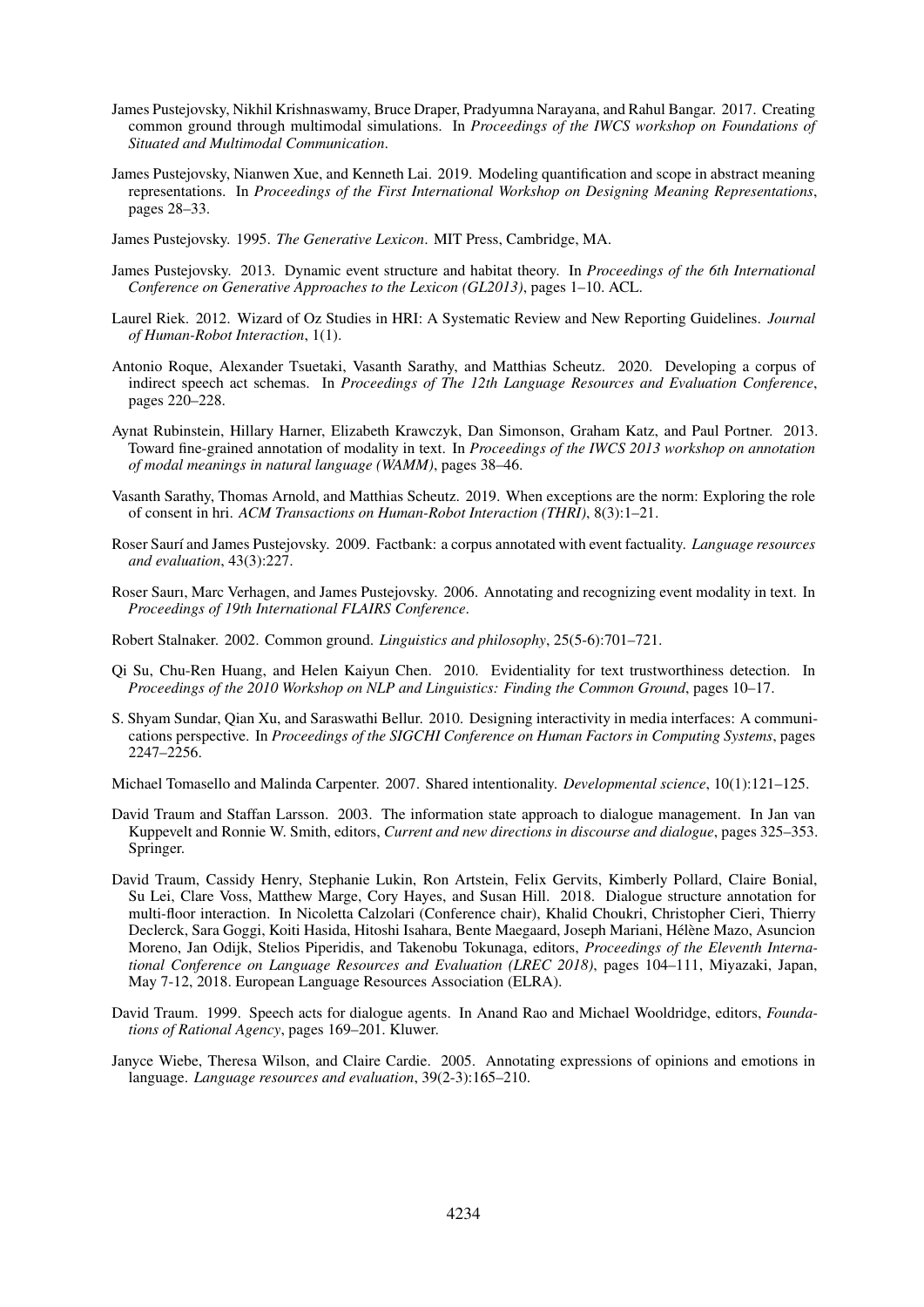| <b>Interpretation</b> | <b>Commitments &amp; Obligations</b>                                                                                     | <b>Examples</b>                                                                                                                                                                   |
|-----------------------|--------------------------------------------------------------------------------------------------------------------------|-----------------------------------------------------------------------------------------------------------------------------------------------------------------------------------|
| 1. Question           | Speaker (S) committed to desire to know answer;<br>Addressee (A) obliged to respond to question                          | Do you see foreign writing? (ability)<br>Are you able to move that orange cone<br>in front of you? (ability)                                                                      |
| 2. Assertion          | S committed to a state of affairs                                                                                        | I think you are more familiar with shoes<br>than I am. (epistemic)<br>I'm not able to manipulate objects. (ability)                                                               |
| 3. Offer              | S committed to feasibility of plan of action;<br>A obliged to consider action and respond                                | Would you like me to take a picture? (bouletic)<br>I will move forward one foot, ok? (teleological)                                                                               |
| 4. Promise            | S committed to feasibility of plan of action<br>and obliged to do action                                                 | I will send a picture. (teleological)<br>I'll give you feedback on what I'm doing.<br>(teleological)                                                                              |
| 5. Command            | S committed to desire for A to do something<br>and feasibility of action;<br>A obliged to do action                      | Back up three feet. (imperative)<br>Help! (imperative)                                                                                                                            |
| 6. Open-Option        | S committed to feasibility of action(s)                                                                                  | If you describe an object, you can help me<br>learn what it is. (ability)<br>You can tell me to move a certain distance<br>or to move to an object. (ability)                     |
| 7. Request            | S committed to desire for A to do something<br>and feasibility of action;<br>A is obliged to consider action and respond | Can you repeat that? (ability)<br>I need your help to find shoes. (deontic)                                                                                                       |
| 8. Accept/Reject      | S committed to a state of<br>general acceptance or rejection                                                             | I think you are correct. (epistemic)<br>Yes please proceed. (imperative)                                                                                                          |
| 9. Greeting           | S committed to recognizing presence of A<br>and willingness to interact                                                  | Hello!                                                                                                                                                                            |
| 10. Gratitude         | S committed to state of gratitude                                                                                        | Thanks, teammate!                                                                                                                                                                 |
| 11. Regret            | S committed to state of regret                                                                                           | Sorry robot I meant west. (epistemic)                                                                                                                                             |
| 12. Judgment          | S committed to evaluative stance                                                                                         | The containers look like something that could be<br><i>moved.</i> (ability)<br>Possible equipment or storage space they might<br>need for something for gathering. (teleological) |
| 13. Mistake           | S committed to acknowledging error                                                                                       | I mean twenty degrees to the left. (teleological)<br>Actually i meant turn left fifty degrees.<br>(teleological)                                                                  |
| 14. Hold Floor        | S committed to holding conversational floor<br>for continued speech                                                      | (not found in our data)                                                                                                                                                           |

# A Speech Acts for Human-Robot Dialogue

Table 8: Speech Act Lexicon from Bonial et al. (2020), adapted here for Level II of our annotation. Examples are from the SCOUT corpus with modal values in parentheses when applicable. Note: A response (*Request*) might be by doing the action, rejecting it, accepting it, or discussing desirability. Expressive types (*Request* and subsequent rows) are left unspecified as to the resulting obligations and some further commitments, since some derive as much from context and committed mental state as well as the act itself, and some are culture-specific. For example, an acceptance of a Request generally commits the accepter to act, and an acceptance of an Offer generally commits the offerer to act.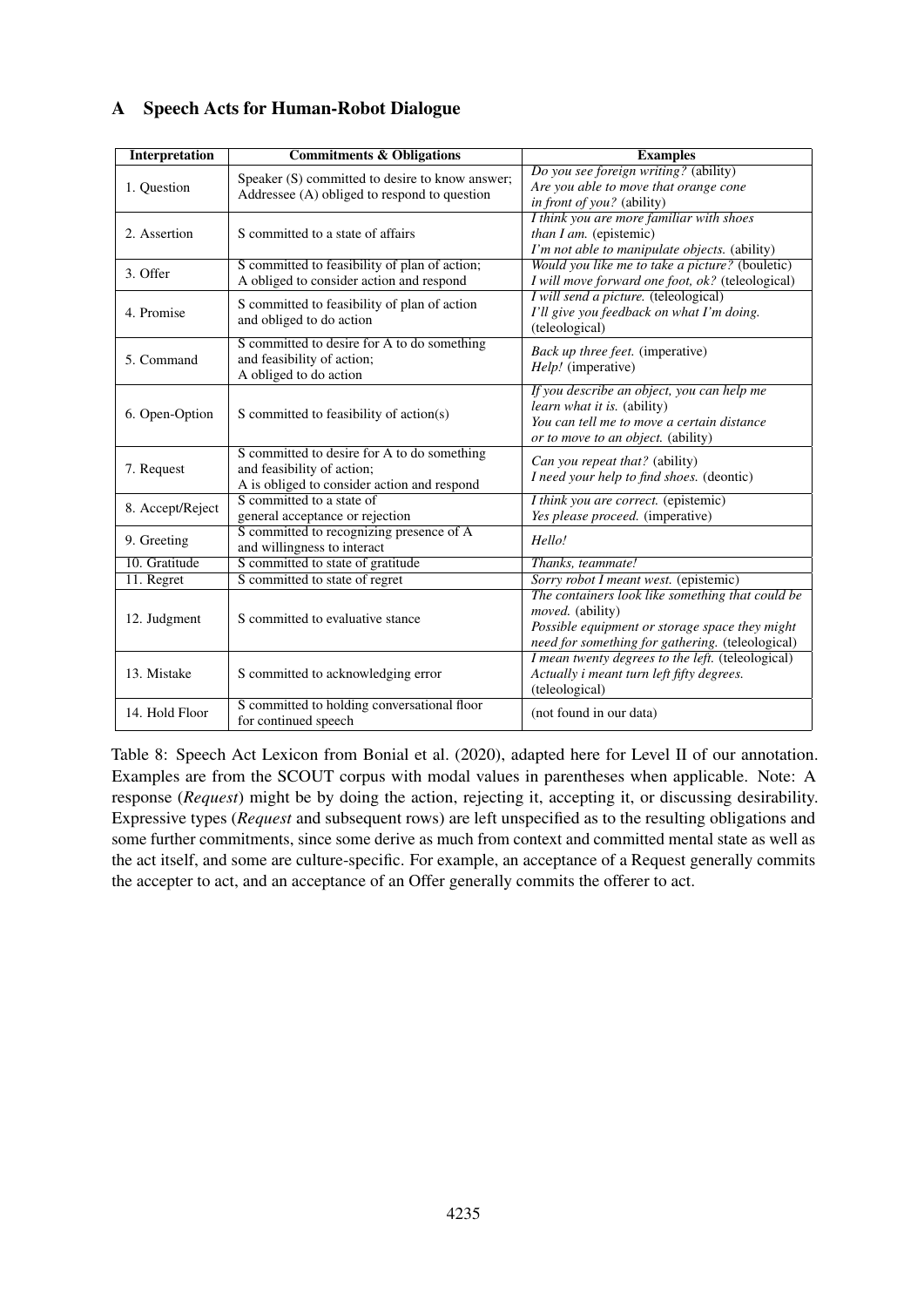## B Additional Annotation Results

The tables below describe the classification of modal expressions by speaker (Tables 9, 10, and 12), value (Tables 9, 11, and 13), interpretation (Tables 10, 11, and 14), and temporal index (Tables 12, 13, and 14).

| Value        | Speaker          |                  |  |  |
|--------------|------------------|------------------|--|--|
|              | Human            | Robot            |  |  |
| Ability      | $7\overline{43}$ | 1,103            |  |  |
| Bouletic     | 19               | 184              |  |  |
| Deontic      |                  | 6                |  |  |
| Epistemic    | 287              | 376              |  |  |
| Imperative   | 13,257           | $\overline{120}$ |  |  |
| Teleological | 432              | 1,591            |  |  |

| Interpretation                | Speaker |                  |
|-------------------------------|---------|------------------|
|                               | Human   | Robot            |
| Accept/Reject                 | 5       |                  |
| Assertion                     | 381     | 1,167            |
| $\overline{\mathrm{Command}}$ | 13,616  | $\overline{121}$ |
| Gratitude                     |         | 0                |
| Greeting                      | 0       | 0                |
| <b>Hold Floor</b>             | 0       | 0                |
| Judgment                      | 5       |                  |
| <b>Mistake</b>                |         | 0                |
| Offer                         | 13      | $\overline{250}$ |
| Open-Option                   | 4       | 157              |
| Promise                       | 57      | 1,001            |
| <b>Ouestion</b>               | 152     | 453              |
| Regret                        |         |                  |
| Request                       | 503     | 230              |

Table 10: Modal expressions, by speaker and interpretation.

| Interpretation | Value          |                 |         |                |            |              |
|----------------|----------------|-----------------|---------|----------------|------------|--------------|
|                | <b>Ability</b> | <b>Bouletic</b> | Deontic | Epistemic      | Imperative | Teleological |
| Accept/Reject  |                |                 |         |                |            |              |
| Assertion      | 404            | 16              | 12      | 609            |            | 506          |
| Command        | 330            |                 | 0       |                | 13,326     | 73           |
| Gratitude      | 0              |                 | Λ       |                |            | 0            |
| Greeting       | 0              | 0               | 0       |                | O          | 0            |
| Hold Floor     | 0              | 0               | 0       | 0              | 0          | 0            |
| Judgment       | 3              | 0               | 0       | $\mathfrak{D}$ | O          |              |
| Mistake        | 0              |                 | Λ       | 2              |            | 3            |
| Offer          | 77             | 143             | 0       | 0              | 0          | 43           |
| Open-Option    | 124            | 4               | 0       |                | 0          | 33           |
| Promise        | 527            | 0               |         | 0              | 41         | 489          |
| Ouestion       | 113            | 30              | 0       | 47             | 0          | 415          |
| Regret         | 0              | $\Omega$        | 0       | ∩              | 0          |              |
| Request        | 268            |                 | 0       |                | 3          | 459          |

Table 11: Modal expressions, by value and interpretation.

| Speaker      | Temporal Index |                 |  |  |  |
|--------------|----------------|-----------------|--|--|--|
|              | Global/common  | Local/utterance |  |  |  |
| Human        | 166            | 14.579          |  |  |  |
| <b>Robot</b> | 581            | 2.799           |  |  |  |

Table 12: Modal expressions, by speaker and temporal index.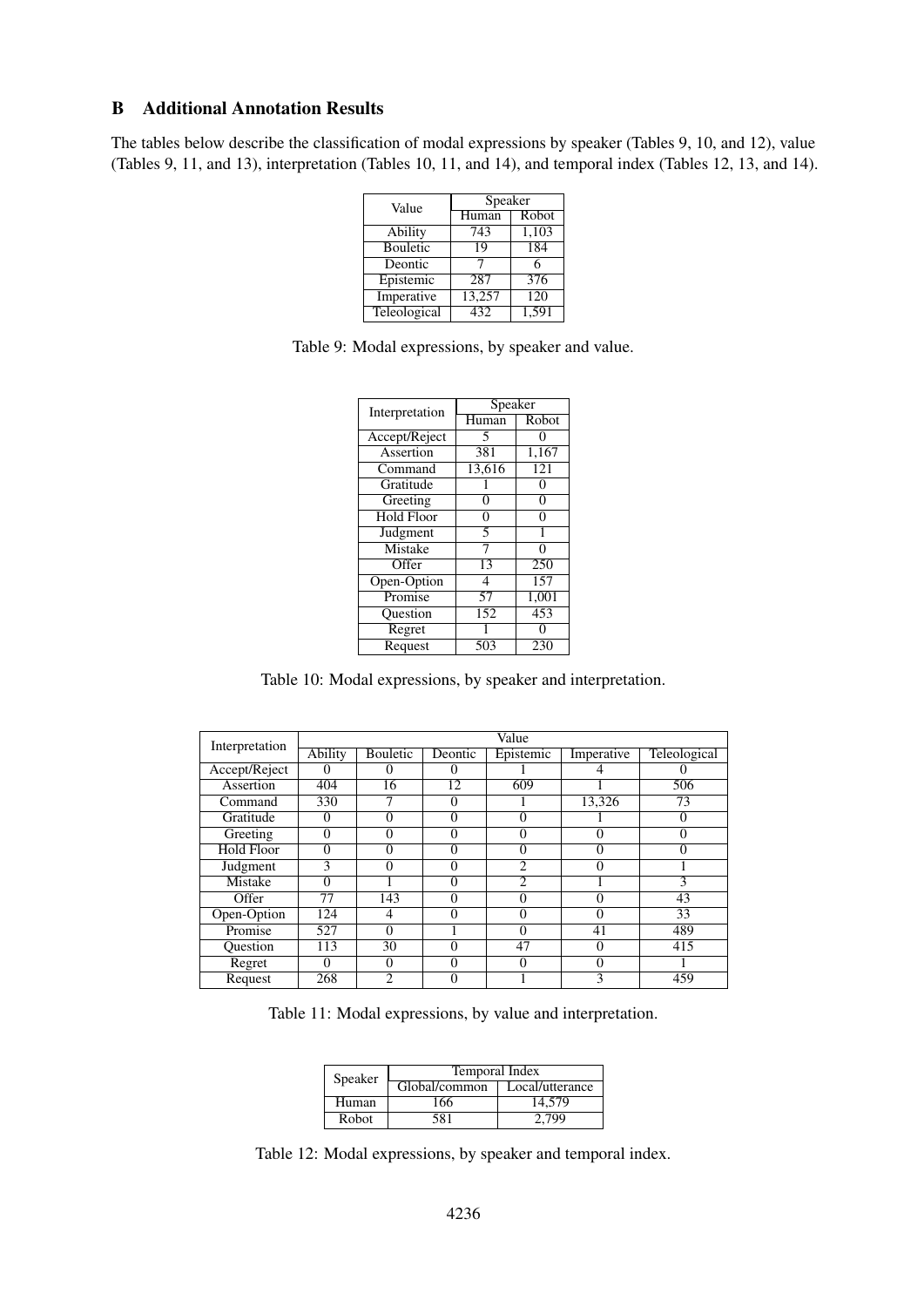| Value        | Temporal Index |                 |  |  |
|--------------|----------------|-----------------|--|--|
|              | Global/common  | Local/utterance |  |  |
| Ability      | 330            | 1,516           |  |  |
| Bouletic     |                | 198             |  |  |
| Deontic      |                |                 |  |  |
| Epistemic    | 281            | 382             |  |  |
| Imperative   | 47             | 13,330          |  |  |
| Teleological | 78             | 1,945           |  |  |

Table 13: Modal expressions, by value and temporal index.

| Interpretation    | <b>Temporal Index</b> |                 |  |  |
|-------------------|-----------------------|-----------------|--|--|
|                   | Global/common         | Local/utterance |  |  |
| Accept/Reject     |                       | 5               |  |  |
| Assertion         | 448                   | 1,100           |  |  |
| Command           | 49                    | 13,688          |  |  |
| Gratitude         |                       |                 |  |  |
| Greeting          |                       |                 |  |  |
| <b>Hold Floor</b> | 0                     |                 |  |  |
| Judgment          |                       |                 |  |  |
| <b>Mistake</b>    |                       |                 |  |  |
| Offer             | 43                    | 220             |  |  |
| Open-Option       | 131                   | 30              |  |  |
| Promise           | 36                    | 1,022           |  |  |
| Question          | 29                    | 576             |  |  |
| Regret            | 0                     |                 |  |  |
| Request           | 10                    | 723             |  |  |

Table 14: Modal expressions, by interpretation and temporal index.

## C Further To-Do List Semantics (Portner, 2007)

- 1. Requirement constraint (modal base): ∀*w*[(*w*∈ ∩*CG*∧¬∃[*w'*∈ ∩*CG*∧ *w'*<*iw*]) → *w* ∈ [[*S*]]
- 2. Ordering source to determine robot course of action (To-Do List):  $T(r) = \{C(x,h)_i, M(x,f)_k\}$ , where *C* is a cooperate relation with a temporal index *i* and *M* is a move event with a temporal index of *k*
- 3. *Pragmatic function of imperatives*
	- (a) The To-Do List function *T* assigns to each participant  $\alpha$  in the conversation a set of properties  $T(\alpha)$ .
	- (b) The canonical discourse function of an imperative clause  $\phi_{\text{imp}}$  is to add  $[\phi_{\text{imp}}]$  to *T*(*addressee*). Where *C* is a context of the form  $\langle CG, Q, T \rangle$ :  $C + \phi_{\text{imp}} = \langle CG, Q, T[addressee/(T(addressee) \cup {\{\llbracket \phi_{\text{imp}} \rrbracket\}})]\rangle$
- 4. Partial ordering of worlds by TDL compatible with CG ( $\epsilon \cap CG = \text{context set}$ ): For any  $w_1, w_2 \in \bigcap \text{CG}$  and any participant *i*,  $w_1 < w_2$ iff for some  $P \in T(i)$ ,  $P(w_2)(i) = 1$  and  $P(w_1)(i) = 0$ , and for all  $Q \in T(i)$ , if  $Q(w_1)(i) = 1$ , then  $Q(w_2)(i) = 1$
- 5. Agent's commitment:

For any participant *i*, the participants in the conversation mutually agree to deem *i*'s actions rational and cooperative to the extent that those actions in any world  $w_1 \in \bigcap \text{CG}$  such that  $w_1 \leq w_2$